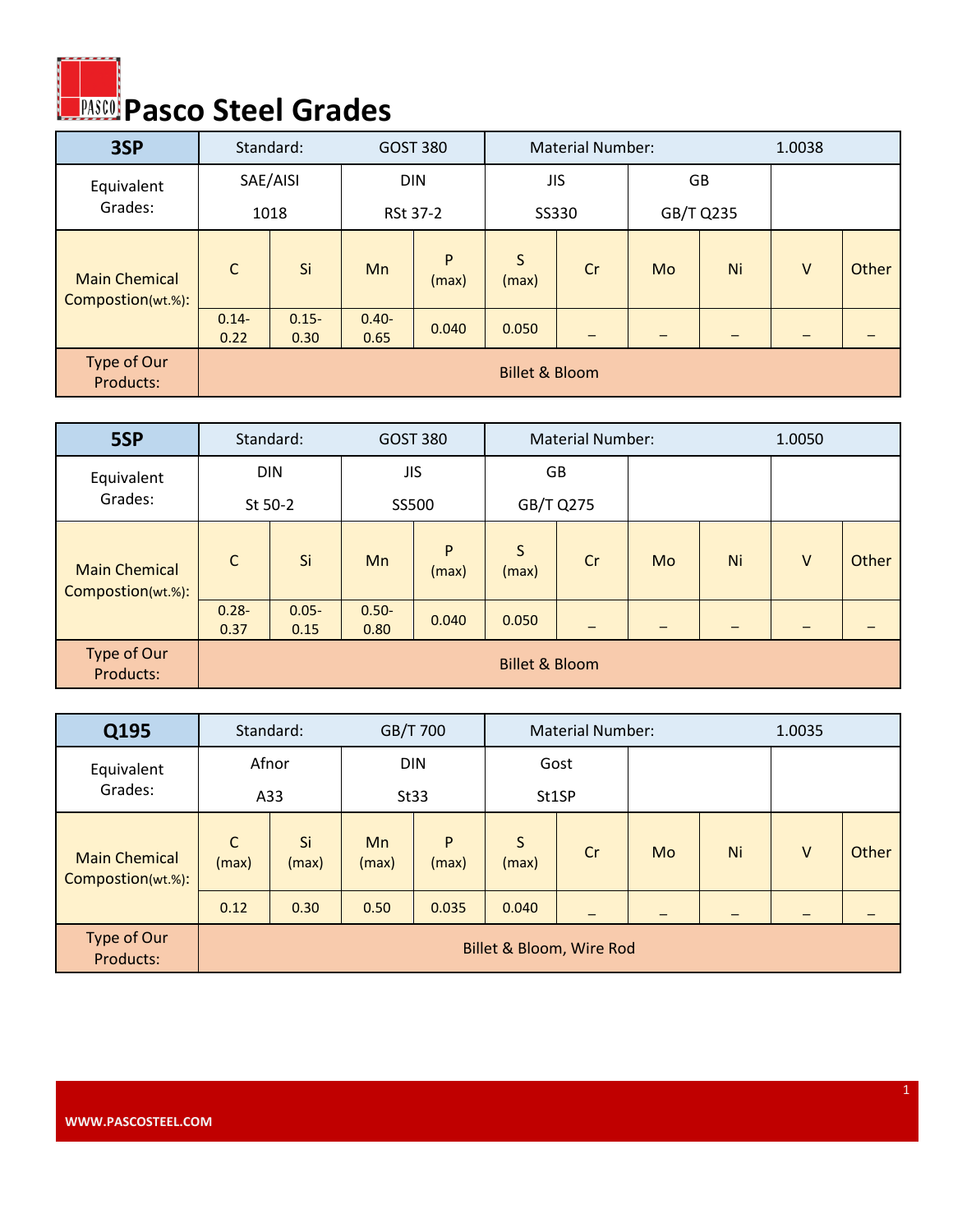## **PASCO** Steel Grades N

| Q235                                      |                       | Standard:   | GB/T 700    |            |            | <b>Material Number:</b>  |    |    | 1.0036 |       |
|-------------------------------------------|-----------------------|-------------|-------------|------------|------------|--------------------------|----|----|--------|-------|
| Equivalent                                |                       | Afnor       | <b>DIN</b>  |            | <b>JIS</b> |                          |    |    |        |       |
| Grades:                                   |                       | A34-2       |             | St34-2     |            | SS330                    |    |    |        |       |
| <b>Main Chemical</b><br>Compostion(wt.%): | $\mathsf{C}$<br>(max) | Si<br>(max) | Mn<br>(max) | P<br>(max) | S<br>(max) | Cr                       | Mo | Ni | ٧      | Other |
|                                           | 0.20                  | 0.35        | 1.40        | 0.045      | 0.045      |                          |    |    |        |       |
| Type of Our<br>Products:                  |                       |             |             |            |            | Billet & Bloom, Wire Rod |    |    |        |       |

| <b>ASTM A1006</b>                         |            | Standard:   |          | <b>ASTM A1006</b> |            | <b>Material Number:</b>  |            |    | 1.0044     |       |
|-------------------------------------------|------------|-------------|----------|-------------------|------------|--------------------------|------------|----|------------|-------|
| Equivalent                                |            | <b>DIN</b>  | SAE/AISI |                   | GB         |                          | <b>JIS</b> |    | <b>UNS</b> |       |
| Grades:                                   | St 44-2    |             |          | 1020, 1021        | GB/T Q255A |                          | SS400      |    | G10200     |       |
| <b>Main Chemical</b><br>Compostion(wt.%): | C<br>(max) | Si<br>(max) | Mn       | P<br>(max)        | S<br>(max) | Cr                       | <b>Mo</b>  | Ni | $\vee$     | Other |
|                                           | 0.22       |             |          | 0.025             | 0.015      |                          |            |    |            |       |
| Type of Our<br>Products:                  |            |             |          |                   |            | Billet & Bloom, Wire Rod |            |    |            |       |

| <b>ASTM A1008</b>                         |                    | Standard:  | <b>ASTM A1008</b> |            |            | <b>Material Number:</b>  |             |             | 1.0044      |             |  |
|-------------------------------------------|--------------------|------------|-------------------|------------|------------|--------------------------|-------------|-------------|-------------|-------------|--|
| Equivalent                                |                    | <b>DIN</b> |                   | SAE/AISI   |            | GB                       |             | <b>JIS</b>  | <b>UNS</b>  |             |  |
| Grades:                                   |                    | St 44-2    | 1020, 1021        |            | GB/T Q255A |                          | SS400       |             |             | G10200      |  |
| <b>Main Chemical</b><br>Compostion(wt.%): | Si<br>$\mathsf{C}$ |            | Mn<br>(max)       | P<br>(max) | S<br>(max) | Cr<br>(max)              | Mo<br>(max) | Ni<br>(max) | Cu<br>(max) | Ti<br>(max) |  |
|                                           | $0.02 -$<br>0.15   |            | 0.60              | 0.025      | 0.035      | 0.15                     | 0.06        | 0.20        | 0.20        | 0.025       |  |
| Type of Our<br>Products:                  |                    |            |                   |            |            | Billet & Bloom, Wire Rod |             |             |             |             |  |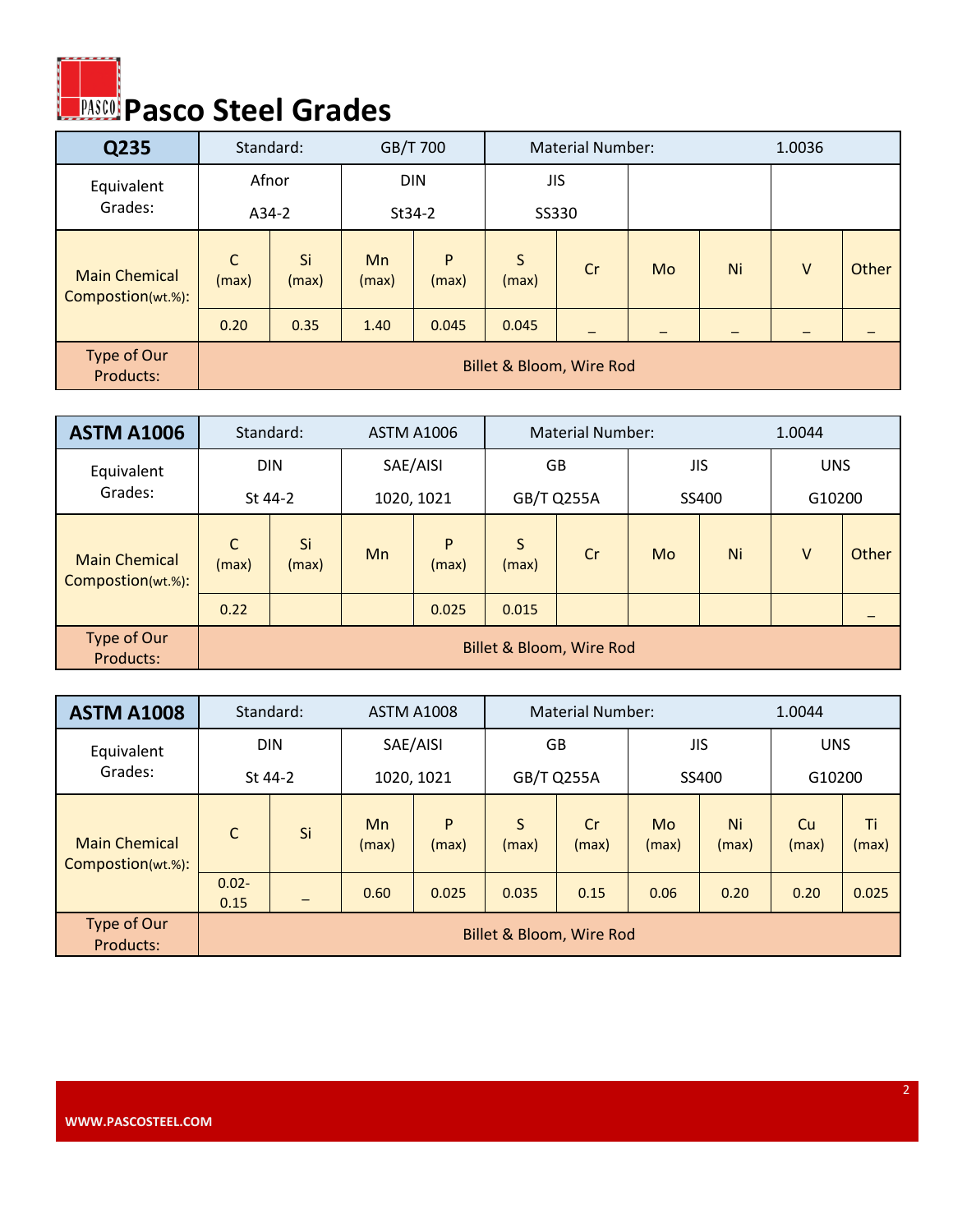

| <b>ASTM A1010</b>                         | Standard:    |      | <b>ASTM A1010</b> |            |            | <b>Material Number:</b>  |    |                | 1.4512     |       |
|-------------------------------------------|--------------|------|-------------------|------------|------------|--------------------------|----|----------------|------------|-------|
| Equivalent                                | <b>DIN</b>   |      |                   | SAE/AISI   |            | <b>AFNOR</b>             |    | <b>JIS</b>     | <b>UNS</b> |       |
| Grades:                                   | X2CrTi12     |      | 409               |            |            | Z3CT12                   |    | <b>SUH409L</b> | S40900     |       |
| <b>Main Chemical</b><br>Compostion(wt.%): | $\mathsf{C}$ | Si   | Mn                | P<br>(max) | S<br>(max) | Cr                       | Mo | Ni<br>(max)    | N<br>(max) | Other |
|                                           | 0.030        | 1.00 | 1.50              | 0.040      | 0.01       | $10.50 -$<br>12.50       |    | 1.50           | 0.03       |       |
| Type of Our<br>Products:                  |              |      |                   |            |            | Billet & Bloom, Wire Rod |    |                |            |       |

| SWRH42B                                   | Standard:        |                  |                  | <b>JIS G 3506</b> |            | Material Number:         |             | 1.0511                     |             |             |  |
|-------------------------------------------|------------------|------------------|------------------|-------------------|------------|--------------------------|-------------|----------------------------|-------------|-------------|--|
| Equivalent                                |                  | <b>DIN</b>       | SAE/AISI         |                   |            | GB                       |             | <b>UNS</b><br><b>AFNOR</b> |             |             |  |
| Grades:                                   |                  |                  | 1040             |                   | GB/T 40    |                          | G10400      |                            | C40         |             |  |
| <b>Main Chemical</b><br>Compostion(wt.%): | C40<br>Si<br>C   |                  | Mn               | P<br>(max)        | S<br>(max) | Cr<br>(max)              | Ni<br>(max) | Mo<br>(max)                | Cu<br>(max) | AI<br>(max) |  |
|                                           | $0.39 -$<br>0.46 | $0.15 -$<br>0.35 | $0.60 -$<br>0.90 | 0.030             | 0.030      | 0.15                     | 0.20        | 0.05                       | 0.25        | 0.01        |  |
| Type of Our<br>Products:                  |                  |                  |                  |                   |            | Billet & Bloom, Wire Rod |             |                            |             |             |  |

| SWRH52B                                   |                  | Standard:        |                  | JIS G 3506           |                          | <b>Material Number:</b> |             | 1.0588             |             |             |  |
|-------------------------------------------|------------------|------------------|------------------|----------------------|--------------------------|-------------------------|-------------|--------------------|-------------|-------------|--|
| Equivalent<br>Grades:                     |                  | <b>DIN</b>       |                  | <b>AFNOR</b><br>C52D |                          | GB<br>GB/T C52D         |             |                    |             |             |  |
| <b>Main Chemical</b><br>Compostion(wt.%): | C                | D 53-2<br>Si     | Mn               | P<br>(max)           | S<br>(max)               | Cr<br>(max)             | Ni<br>(max) | <b>Mo</b><br>(max) | Cu<br>(max) | AI<br>(max) |  |
|                                           | $0.49 -$<br>0.56 | $0.15 -$<br>0.35 | $0.60 -$<br>0.90 | 0.030                | 0.030                    | 0.15                    | 0.20        | 0.05               | 0.25        | 0.01        |  |
| Type of Our<br>Products:                  |                  |                  |                  |                      | Billet & Bloom, Wire Rod |                         |             |                    |             |             |  |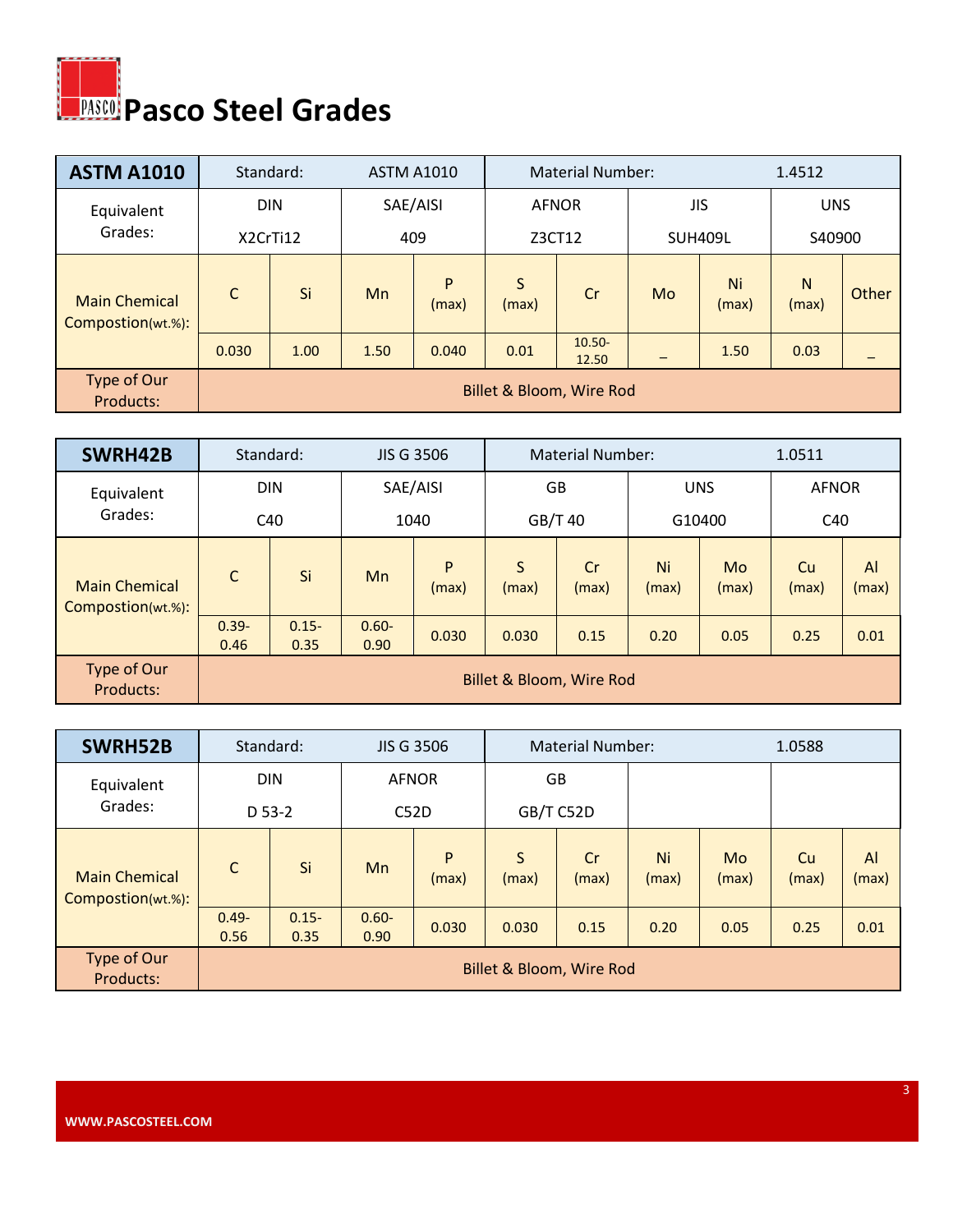

| SWRH62B                                   |                  | Standard:        | <b>JIS G 3506</b> |            | <b>Material Number:</b> |                          |             |                    | 1.0601             |             |
|-------------------------------------------|------------------|------------------|-------------------|------------|-------------------------|--------------------------|-------------|--------------------|--------------------|-------------|
| Equivalent                                |                  | <b>DIN</b>       |                   | SAE/AISI   | <b>GB</b>               |                          | <b>UNS</b>  |                    | <b>AFNOR</b>       |             |
| Grades:                                   | C60              |                  |                   | 1060       | GB/T 60                 |                          | G10600      | C60                |                    |             |
| <b>Main Chemical</b><br>Compostion(wt.%): | C                | Si               | Mn                | P<br>(max) | S<br>(max)              | Cr<br>(max)              | Ni<br>(max) | <b>Mo</b><br>(max) | <b>Cu</b><br>(max) | AI<br>(max) |
|                                           | $0.59 -$<br>0.66 | $0.15 -$<br>0.35 | $0.60 -$<br>0.90  | 0.030      | 0.030                   | 0.15                     | 0.20        | 0.05               | 0.25               | 0.01        |
| Type of Our<br>Products:                  |                  |                  |                   |            |                         | Billet & Bloom, Wire Rod |             |                    |                    |             |

| SWRH67B                                   |                   | Standard:<br><b>JIS G 3506</b> |                  |                  |            | Material Number:         | 1.0613      |                      |                      |             |
|-------------------------------------------|-------------------|--------------------------------|------------------|------------------|------------|--------------------------|-------------|----------------------|----------------------|-------------|
| Equivalent<br>Grades:                     |                   | <b>DIN</b>                     |                  | SAE/AISI<br>1065 |            | GB<br>GB/T C68D          |             | <b>UNS</b><br>G10650 | <b>AFNOR</b><br>C68D |             |
| <b>Main Chemical</b><br>Compostion(wt.%): | D 68-2<br>Si<br>C |                                | Mn               | P<br>(max)       | S<br>(max) | Cr<br>(max)              | Ni<br>(max) | <b>Mo</b><br>(max)   | Cu<br>(max)          | AI<br>(max) |
|                                           | $0.64 -$<br>0.71  | $0.15 -$<br>0.35               | $0.60 -$<br>0.90 | 0.030            | 0.030      | 0.15                     | 0.20        | 0.05                 | 0.25                 | 0.01        |
| Type of Our<br>Products:                  |                   |                                |                  |                  |            | Billet & Bloom, Wire Rod |             |                      |                      |             |

| SWRH72B                                   | Standard:        |                  |                  | <b>JIS G 3506</b> |             | <b>Material Number:</b>  |             |             | 1.1231, 1.0603 |             |  |
|-------------------------------------------|------------------|------------------|------------------|-------------------|-------------|--------------------------|-------------|-------------|----------------|-------------|--|
| Equivalent                                | <b>DIN</b>       |                  | SAE/AISI         |                   | GB          |                          | <b>UNS</b>  |             | <b>AFNOR</b>   |             |  |
| Grades:                                   | Ck67             |                  |                  | 1070              | GB/T 65     |                          | G10700      |             | C68            |             |  |
| <b>Main Chemical</b><br>Compostion(wt.%): | $\mathsf{C}$     | Si               | Mn               | P<br>(max)        | S.<br>(max) | Cr<br>(max)              | Ni<br>(max) | Mo<br>(max) | Cu<br>(max)    | AI<br>(max) |  |
|                                           | $0.69 -$<br>0.76 | $0.15 -$<br>0.35 | $0.60 -$<br>0.90 | 0.030             | 0.030       | 0.15                     | 0.20        | 0.05        | 0.25           | 0.01        |  |
| Type of Our<br>Products:                  |                  |                  |                  |                   |             | Billet & Bloom, Wire Rod |             |             |                |             |  |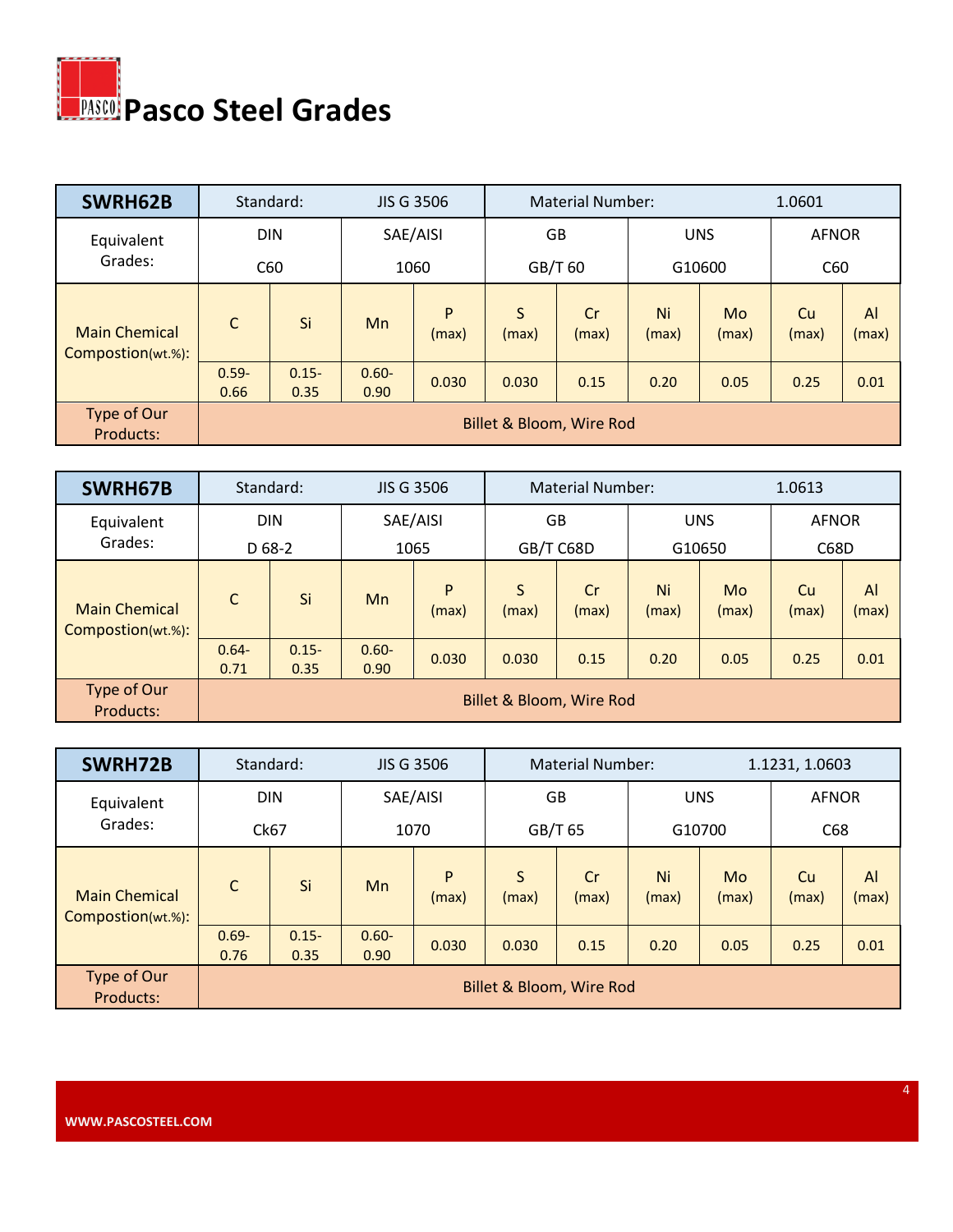

| SWRH82B                                   |                  | Standard:            |                  | <b>JIS G 3506</b> |                 | <b>Material Number:</b>  |             |                         | 1.0622                      |                       |
|-------------------------------------------|------------------|----------------------|------------------|-------------------|-----------------|--------------------------|-------------|-------------------------|-----------------------------|-----------------------|
| Equivalent<br>Grades:                     |                  | <b>DIN</b><br>D 80-2 |                  | SAE/AISI<br>1078  | GB<br>GB/T C80D |                          |             | <b>UNS</b><br>G10780    | <b>AFNOR</b><br><b>C80D</b> |                       |
| <b>Main Chemical</b><br>Compostion(wt.%): | C                | Si                   | Mn               | P<br>(max)        | S<br>(max)      | Cr<br>(max)              | Ni<br>(max) | M <sub>o</sub><br>(max) | Cu<br>(max)                 | $\mathsf{A}$<br>(max) |
|                                           | $0.79 -$<br>0.86 | $0.15 -$<br>0.35     | $0.60 -$<br>0.90 | 0.030             | 0.030           | 0.15                     | 0.20        | 0.05                    | 0.25                        | 0.01                  |
| Type of Our<br>Products:                  |                  |                      |                  |                   |                 | Billet & Bloom, Wire Rod |             |                         |                             |                       |

|                         | <b>CK10</b>                               | Standard:        |             |                  | <b>DIN 17210</b> |                       | <b>Material Number:</b> |    |            | 1.1121     |     |
|-------------------------|-------------------------------------------|------------------|-------------|------------------|------------------|-----------------------|-------------------------|----|------------|------------|-----|
|                         | Equivalent                                |                  | SAE/AISI    |                  | GB               |                       | <b>JIS</b>              |    | <b>UNS</b> | <b>UNI</b> |     |
|                         | Grades:                                   | 1010             |             |                  | GB/T 10          |                       | <b>S10C</b>             |    | G10100     | C10        |     |
|                         | <b>Main Chemical</b><br>Compostion(wt.%): | $\mathsf{C}$     | Si<br>(max) | Mn               | P<br>(max)       | $\mathsf{S}$<br>(max) | Cr                      | Mo | Ni         | $\vee$     | Oth |
| <b>Steels</b>           |                                           | $0.07 -$<br>0.13 | 0.40        | $0.30 -$<br>0.60 | 0.035            | 0.035                 |                         |    |            |            |     |
|                         | Type of Our<br>Products:                  |                  |             |                  |                  | Rolled Billet, SBQ    |                         |    |            |            |     |
|                         |                                           |                  |             |                  |                  |                       |                         |    |            |            |     |
|                         | <b>CK15</b>                               |                  | Standard:   |                  | <b>DIN 17210</b> |                       | <b>Material Number:</b> |    |            | 1.1141     |     |
|                         |                                           |                  |             |                  |                  |                       |                         |    |            |            |     |
|                         | Equivalent                                |                  | SAE/AISI    |                  | <b>JIS</b>       |                       | <b>UNS</b>              |    | <b>UNI</b> | GB         |     |
|                         | Grades:                                   | 1015             |             |                  | S15C             |                       | G10150                  |    | C16        | GB/T 15    |     |
| <b>Alloy Structural</b> | <b>Main Chemical</b><br>Compostion(wt.%): | $\mathsf{C}$     | Si<br>(max) | Mn               | P<br>(max)       | $\mathsf{S}$<br>(max) | Cr                      | Mo | Ni         | $\vee$     | Oth |
|                         |                                           | $0.12 -$<br>0.18 | 0.40        | $0.30 -$<br>0.60 | 0.035            | 0.035                 |                         |    |            |            |     |
|                         | Type of Our<br>Products:                  |                  |             |                  |                  | Rolled Billet, SBQ    |                         |    |            |            |     |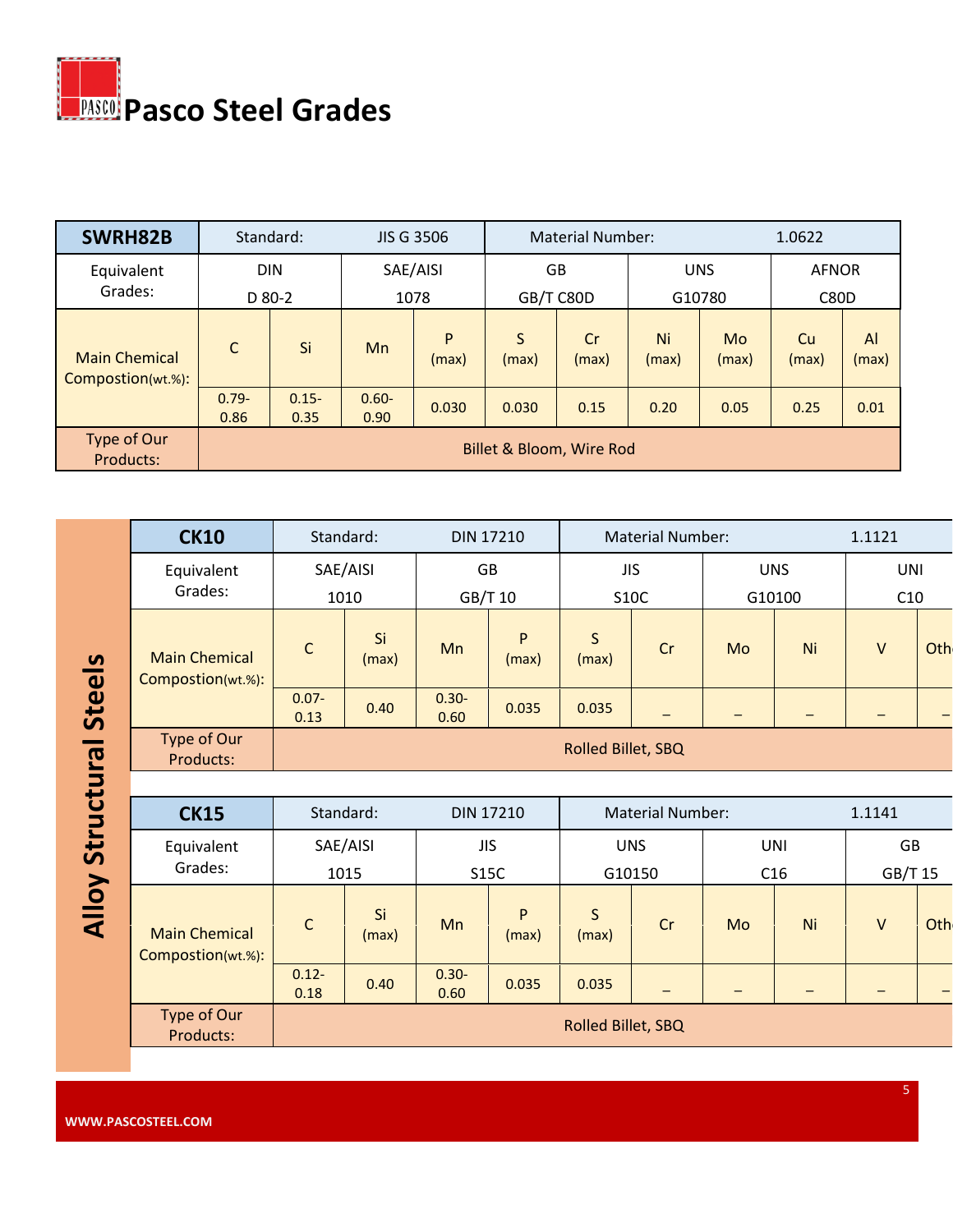

| <b>CK45</b>                               | Standard:        |                  |                  | <b>DIN 17200</b> | <b>Material Number:</b> |                    |                              | 1.1191 |               |     |  |
|-------------------------------------------|------------------|------------------|------------------|------------------|-------------------------|--------------------|------------------------------|--------|---------------|-----|--|
| Equivalent<br>Grades:                     |                  | SAE/AISI<br>1045 | UNI<br>C45       |                  |                         | <b>JIS</b><br>S45C | <b>UNS</b><br>H10140, G10450 |        | GB<br>GB/T 45 |     |  |
|                                           |                  |                  |                  |                  |                         |                    |                              |        |               |     |  |
| <b>Main Chemical</b><br>Compostion(wt.%): | $\mathsf{C}$     | Si<br>(max)      | Mn               | P<br>(max)       | S<br>(max)              | Cr                 | Mo                           | Ni     | $\vee$        | Oth |  |
|                                           | $0.42 -$<br>0.50 | 0.40             | $0.50 -$<br>0.80 | 0.035            | 0.03                    |                    |                              |        |               |     |  |
| Type of Our<br>Products:                  |                  |                  |                  |                  | Rolled Billet, SBQ      |                    |                              |        |               |     |  |

| <b>GS-20Mn5</b>                           | Standard:               |                  |                             | 17182      | <b>Material Number:</b> |                 |             | 1.1120 (1.6220) |        |     |
|-------------------------------------------|-------------------------|------------------|-----------------------------|------------|-------------------------|-----------------|-------------|-----------------|--------|-----|
| Equivalent<br>Grades:                     | <b>DIN EN</b><br>G20Mn5 |                  | <b>JIS</b><br><b>SCW480</b> |            |                         |                 |             |                 |        |     |
| <b>Main Chemical</b><br>Compostion(wt.%): | $\mathsf{C}$            | Si<br>(max)      | Mn                          | P<br>(max) | S<br>(max)              | Cr<br>(max)     | Mo<br>(max) | Ni<br>(max)     | $\vee$ | Oth |
|                                           | $0.17 -$<br>0.23        | $0.17 -$<br>0.37 | $1.00 -$<br>1.60            | 0.02       | 0.015                   | 0.30            | 0.15        | 0.40            |        |     |
| Type of Our<br>Products:                  |                         |                  |                             |            |                         | <b>Wire Rod</b> |             |                 |        |     |

| 30MnSi                                    | Standard:        |                  | GB/T 24587       |            |                 | <b>Material Number:</b> |             |             | $\overline{\phantom{m}}$ |     |
|-------------------------------------------|------------------|------------------|------------------|------------|-----------------|-------------------------|-------------|-------------|--------------------------|-----|
| Equivalent<br>Grades:                     |                  |                  |                  |            |                 |                         |             |             |                          |     |
| <b>Main Chemical</b><br>Compostion(wt.%): | $\mathsf{C}$     | Si               | Mn               | P<br>(max) | S<br>(max)      | Ni<br>(max)             | Cr<br>(max) | Cu<br>(max) | Mo                       | Oth |
|                                           | $0.28 -$<br>0.33 | $0.70 -$<br>1.10 | $0.90 -$<br>1.30 | 0.025      | 0.025           | 0.25                    | 0.25        | 0.20        |                          |     |
| Type of Our<br>Products:                  |                  |                  |                  |            | <b>Wire Rod</b> |                         |             |             |                          |     |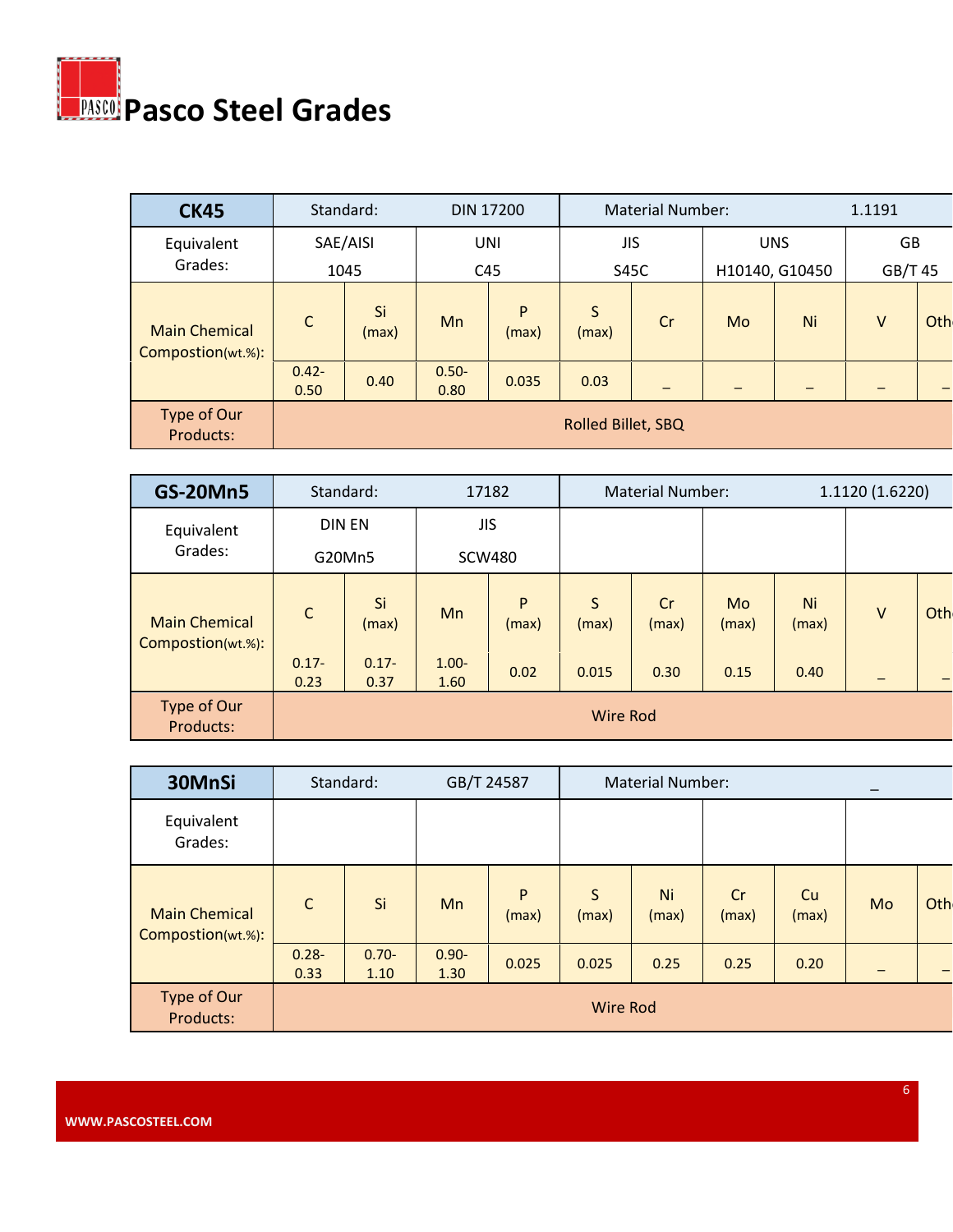

| 25CrMo4                                   | Standard:        |             |        | <b>DIN 17200</b> |                    | <b>Material Number:</b> |                  |    | 1.7218 |     |
|-------------------------------------------|------------------|-------------|--------|------------------|--------------------|-------------------------|------------------|----|--------|-----|
| Equivalent                                | SAE/AISI         |             |        | <b>UNS</b>       |                    | <b>JIS</b>              |                  |    |        |     |
| Grades:                                   | 4130             |             | G41300 |                  | <b>SCM420</b>      |                         |                  |    |        |     |
| <b>Main Chemical</b><br>Compostion(wt.%): | $\mathsf{C}$     | Si<br>(max) | Mn     | P<br>(max)       | S<br>(max)         | Cr                      | Mo               | Ni | $\vee$ | Oth |
|                                           | $0.22 -$<br>0.29 | 0.40        |        | 0.035            | 0.03               | $0.90 -$<br>1.20        | $0.15 -$<br>0.30 |    |        |     |
| Type of Our<br>Products:                  |                  |             |        |                  | Rolled Billet, SBQ |                         |                  |    |        |     |

| 42CrMo4                                   | Standard:        |             |    | <b>DIN 17200</b> |            | <b>Material Number:</b>      |                  |            | 1.7225 |     |
|-------------------------------------------|------------------|-------------|----|------------------|------------|------------------------------|------------------|------------|--------|-----|
| Equivalent                                | SAE/AISI         |             |    | GB               |            | <b>JIS</b>                   |                  | <b>UNS</b> |        |     |
| Grades:                                   | 4140             |             |    | GB/T 42CrMo      |            | <b>SCM440</b>                |                  | G41400     |        |     |
| <b>Main Chemical</b><br>Compostion(wt.%): | $\mathsf{C}$     | Si<br>(max) | Mn | P<br>(max)       | S<br>(max) | Cr                           | Mo               | Ni         | $\vee$ | Oth |
|                                           | $0.38 -$<br>0.45 | 0.40        |    | 0.035            | 0.03       | $0.90 -$<br>1.20             | $0.15 -$<br>0.30 |            |        |     |
| Type of Our<br>Products:                  |                  |             |    |                  |            | Rolled Billet, SBQ, Wire Rod |                  |            |        |     |

| 20MnCr5                                   | Standard:                |             |                         | <b>DIN 17210</b> |                        | <b>Material Number:</b> |    | 1.7147 |        |     |  |
|-------------------------------------------|--------------------------|-------------|-------------------------|------------------|------------------------|-------------------------|----|--------|--------|-----|--|
| Equivalent<br>Grades:                     | GB<br>20CrMnTi           |             | SAE/AISI<br>5120H, 4820 |                  | <b>JIS</b><br>SMnC420H |                         |    |        |        |     |  |
| <b>Main Chemical</b><br>Compostion(wt.%): | $\mathsf{C}$             | Si<br>(max) | Mn                      | Cr               | Ti                     | Cu                      | Mo | Ni     | $\vee$ | Oth |  |
|                                           | $0.17 -$<br>0.40<br>0.22 |             | $0.80 -$<br>1.10        | $1.00 -$<br>1.30 | $0.04 -$<br>0.10       |                         |    |        |        |     |  |
| Type of Our<br>Products:                  |                          |             |                         |                  | Rolled Billet, SBQ     |                         |    |        |        |     |  |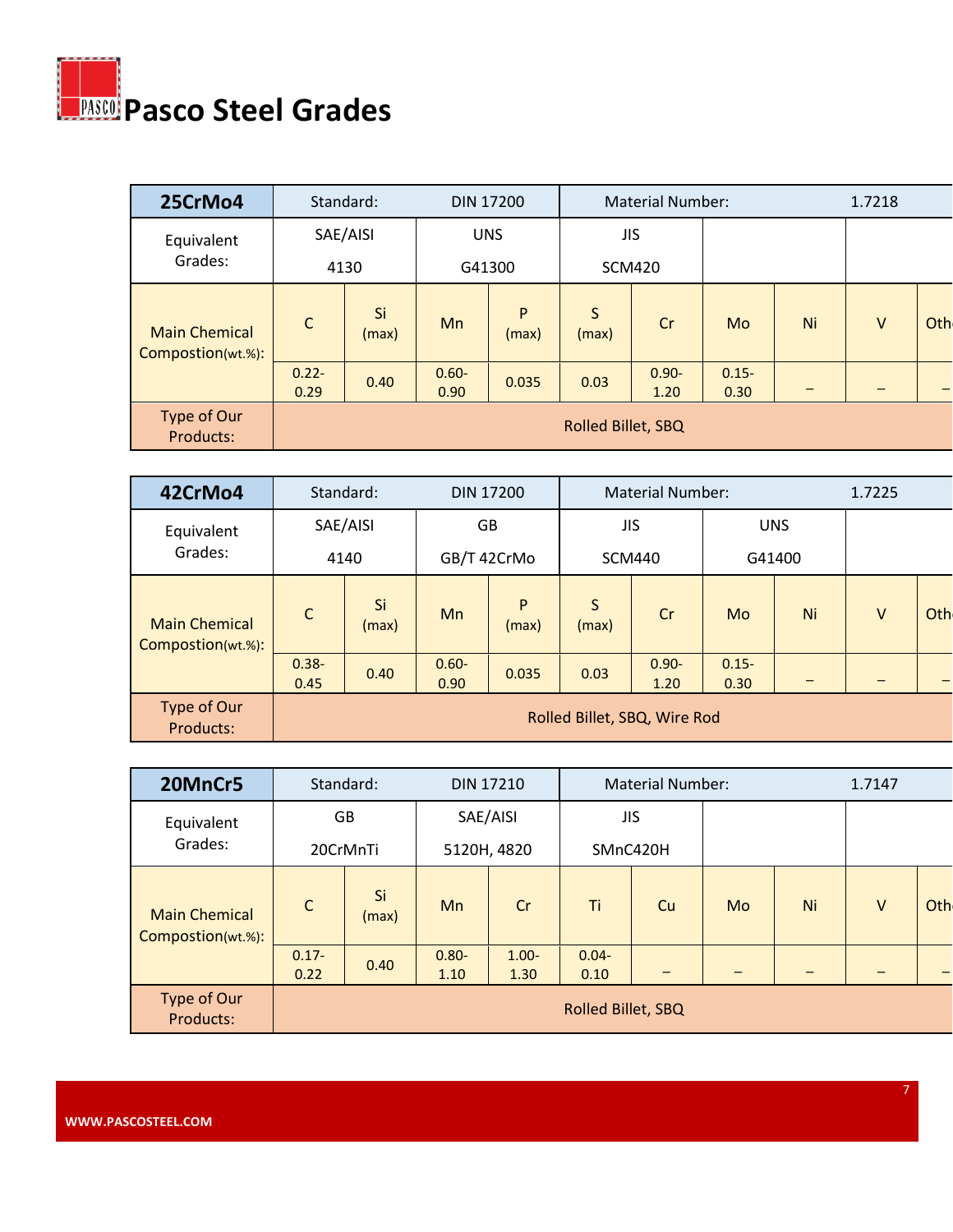

| <b>38MnB5</b>                             | Standard:               |             | DIN 10083-3      |            |                       | <b>Material Number:</b> |   |    | 1.5532 |     |
|-------------------------------------------|-------------------------|-------------|------------------|------------|-----------------------|-------------------------|---|----|--------|-----|
| Equivalent<br>Grades:                     | <b>JIS</b><br>SWRCHB737 |             |                  |            |                       |                         |   |    |        |     |
| <b>Main Chemical</b><br>Compostion(wt.%): | $\mathsf{C}$            | Si<br>(max) | Mn               | P<br>(max) | $\mathsf{S}$<br>(max) |                         | B | Cr | Mo     | Oth |
|                                           | $0.36 -$<br>0.42        | 0.40        | $1.15 -$<br>1.45 | 0.025      | 0.035                 | 0.0008-0.0050           |   |    |        |     |
| Type of Our<br>Products:                  |                         |             |                  |            | Rolled Billet, SBQ    |                         |   |    |        |     |

| 38MnVS6                                   | Standard:                   |                   |                  | <b>DIN 10267</b>     |                    | <b>Material Number:</b> |             |             | 1.1303           |                          |
|-------------------------------------------|-----------------------------|-------------------|------------------|----------------------|--------------------|-------------------------|-------------|-------------|------------------|--------------------------|
| Equivalent<br>Grades:                     |                             | Bsi<br>BS 38MnVS6 |                  | <b>DIN</b><br>1.5231 |                    |                         |             |             |                  |                          |
| <b>Main Chemical</b><br>Compostion(wt.%): | Si<br>$\mathsf{C}$<br>(max) |                   | Mn               | P<br>(max)           | S<br>(max)         | N                       | Cr<br>(max) | Mo<br>(max) | $\vee$           | Oth                      |
|                                           | $0.34 -$<br>0.41            | $0.15 -$<br>0.80  | $1.20 -$<br>1.60 | 0.025                | $0.020 -$<br>0.060 | $0.010 -$<br>0.020      | 0.30        | 0.08        | $0.08 -$<br>0.20 | $\overline{\phantom{0}}$ |
| Type of Our<br>Products:                  |                             |                   |                  |                      |                    | Rolled Billet, SBQ      |             |             |                  |                          |

| 30CrNiMo8                                 | Standard:                  |          |    | <b>DIN 17200</b> |                    | <b>Material Number:</b> |                  |                  | 1.658  |     |
|-------------------------------------------|----------------------------|----------|----|------------------|--------------------|-------------------------|------------------|------------------|--------|-----|
| Equivalent                                |                            | SAE/AISI |    | <b>BSi</b>       |                    |                         |                  |                  |        |     |
| Grades:                                   |                            | 4340     |    | BS 823M30        |                    |                         |                  |                  |        |     |
| <b>Main Chemical</b><br>Compostion(wt.%): | Si<br>$\mathsf C$<br>(max) |          | Mn | P<br>(max)       | S<br>(max)         | Cr                      | Mo               | Ni               | $\vee$ | Oth |
|                                           | $0.26 -$<br>0.34           | 0.40     |    | 0.035            | 0.03               | $1.80 -$<br>2.20        | $0.30 -$<br>0.50 | $1.80 -$<br>2.20 |        |     |
| Type of Our<br>Products:                  |                            |          |    |                  | Rolled Billet, SBQ |                         |                  |                  |        |     |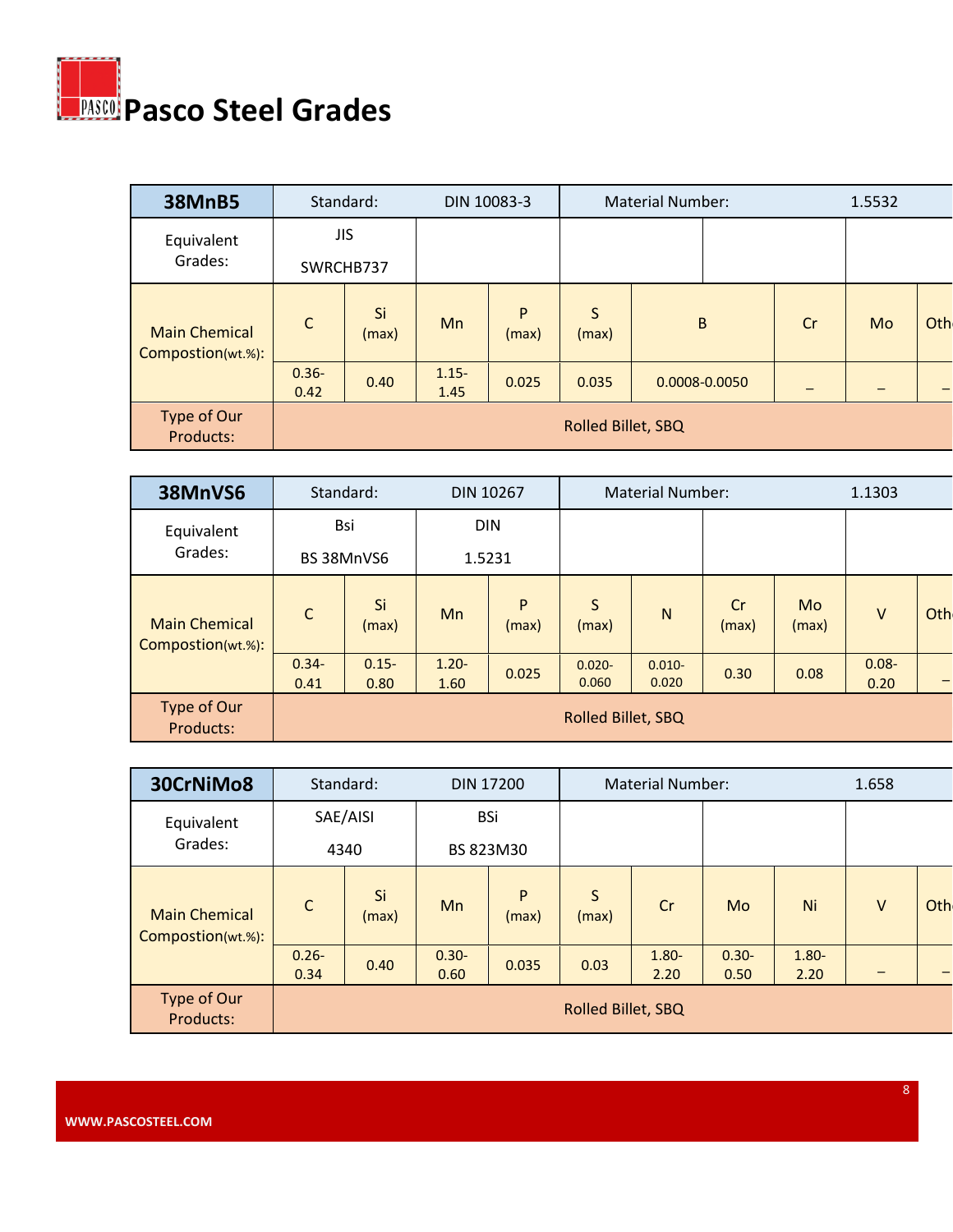

|                       | 100Cr6                                    | Standard:        |                  |                  | <b>DIN 17230</b> |                       | <b>Material Number:</b> |                   |                   | 1.3505                   |     |
|-----------------------|-------------------------------------------|------------------|------------------|------------------|------------------|-----------------------|-------------------------|-------------------|-------------------|--------------------------|-----|
|                       | Equivalent                                | SAE/AISI         |                  |                  | GB               |                       |                         |                   |                   |                          |     |
|                       | Grades:                                   | 52100            |                  |                  | GB/T B00150      |                       |                         |                   |                   |                          |     |
|                       | <b>Main Chemical</b><br>Compostion(wt.%): | $\mathsf C$      | Si<br>(max)      | Mn               | P<br>(max)       | $\mathsf{S}$<br>(max) | Cr                      | Ni<br>(max)       | Cu<br>(max)       | Mo                       | Oth |
|                       |                                           | $0.90 -$<br>1.05 | $0.15 -$<br>0.35 | $0.25 -$<br>0.45 | 0.030            | 0.025                 | $1.35 -$<br>1.65        | 0.30              | 0.30              | $\overline{\phantom{m}}$ | -   |
| <b>Bearing Steels</b> | Type of Our<br>Products:                  |                  |                  |                  |                  | SBQ, Wire Rod         |                         |                   |                   |                          |     |
|                       | 100CrMo7                                  | Standard:        |                  |                  | <b>DIN 17230</b> |                       | <b>Material Number:</b> |                   |                   | 1.3537                   |     |
|                       |                                           | <b>JIS</b>       |                  |                  |                  |                       |                         |                   |                   |                          |     |
|                       | Equivalent<br>Grades:                     | 100CrMo7         |                  |                  |                  |                       |                         |                   |                   |                          |     |
|                       | <b>Main Chemical</b><br>Compostion(wt.%): | $\mathsf{C}$     | Si<br>(max)      | Mn               | P<br>(max)       | S<br>(max)            | Cr                      | Mo                | Ni<br>(max)       | Cu<br>(max)              | Oth |
|                       |                                           | $0.90 -$<br>1.05 | $0.20 -$<br>0.40 | $0.25 -$<br>0.45 | 0.030            | 0.025                 | $1.65 -$<br>1.95        | $0.15 -$<br>0.25  | 0.30              | 0.30                     | -   |
|                       | Type of Our<br>Products:                  |                  |                  |                  |                  | <b>SBQ</b>            |                         |                   |                   |                          |     |
|                       |                                           |                  |                  |                  |                  |                       |                         |                   |                   |                          |     |
|                       | <b>CK55</b>                               | Standard:        |                  |                  | <b>DIN 17200</b> |                       | <b>Material Number:</b> |                   |                   | 1.1203                   |     |
|                       | Equivalent                                | SAE/AISI         |                  |                  | GB               |                       | <b>JIS</b>              |                   |                   |                          |     |
| $\boldsymbol{\omega}$ | Grades:                                   | 1055             |                  |                  | GB 55            |                       | S55C                    |                   |                   |                          |     |
| Spring Ste            | <b>Main Chemical</b><br>Compostion(wt.%): | $\mathsf C$      | Si<br>(max)      | Mn               | P<br>(max)       | S<br>(max)            | Cr                      | Mo                | Ni                | $\mathsf{V}$             | Oth |
|                       |                                           | $0.52 -$<br>0.60 | 0.40             | $0.60 -$<br>0.90 | 0.045            | 0.045                 | -                       | $\qquad \qquad -$ | $\qquad \qquad -$ | $\overline{\phantom{m}}$ | -   |
|                       | Type of Our<br>Products:                  |                  |                  |                  |                  | SBQ, Rolled Billet    |                         |                   |                   |                          |     |
|                       |                                           |                  |                  |                  |                  |                       |                         |                   |                   | 9 <sup>°</sup>           |     |
|                       | WWW.PASCOSTEEL.COM                        |                  |                  |                  |                  |                       |                         |                   |                   |                          |     |

|               | <b>CK55</b>                               | Standard:        |             |                  | <b>DIN 17200</b> |                    | <b>Material Number:</b> |    |    | 1.1203 |     |
|---------------|-------------------------------------------|------------------|-------------|------------------|------------------|--------------------|-------------------------|----|----|--------|-----|
|               | Equivalent                                | SAE/AISI         |             |                  | GB               |                    | <b>JIS</b>              |    |    |        |     |
| <b>Steels</b> | Grades:                                   | 1055             |             |                  | GB 55            |                    | <b>S55C</b>             |    |    |        |     |
| Spring        | <b>Main Chemical</b><br>Compostion(wt.%): | $\mathsf{C}$     | Si<br>(max) | Mn               | P<br>(max)       | S<br>(max)         | Cr                      | Mo | Ni | V      | Oth |
|               |                                           | $0.52 -$<br>0.60 | 0.40        | $0.60 -$<br>0.90 | 0.045            | 0.045              |                         |    |    |        |     |
|               | Type of Our<br>Products:                  |                  |             |                  |                  | SBQ, Rolled Billet |                         |    |    |        |     |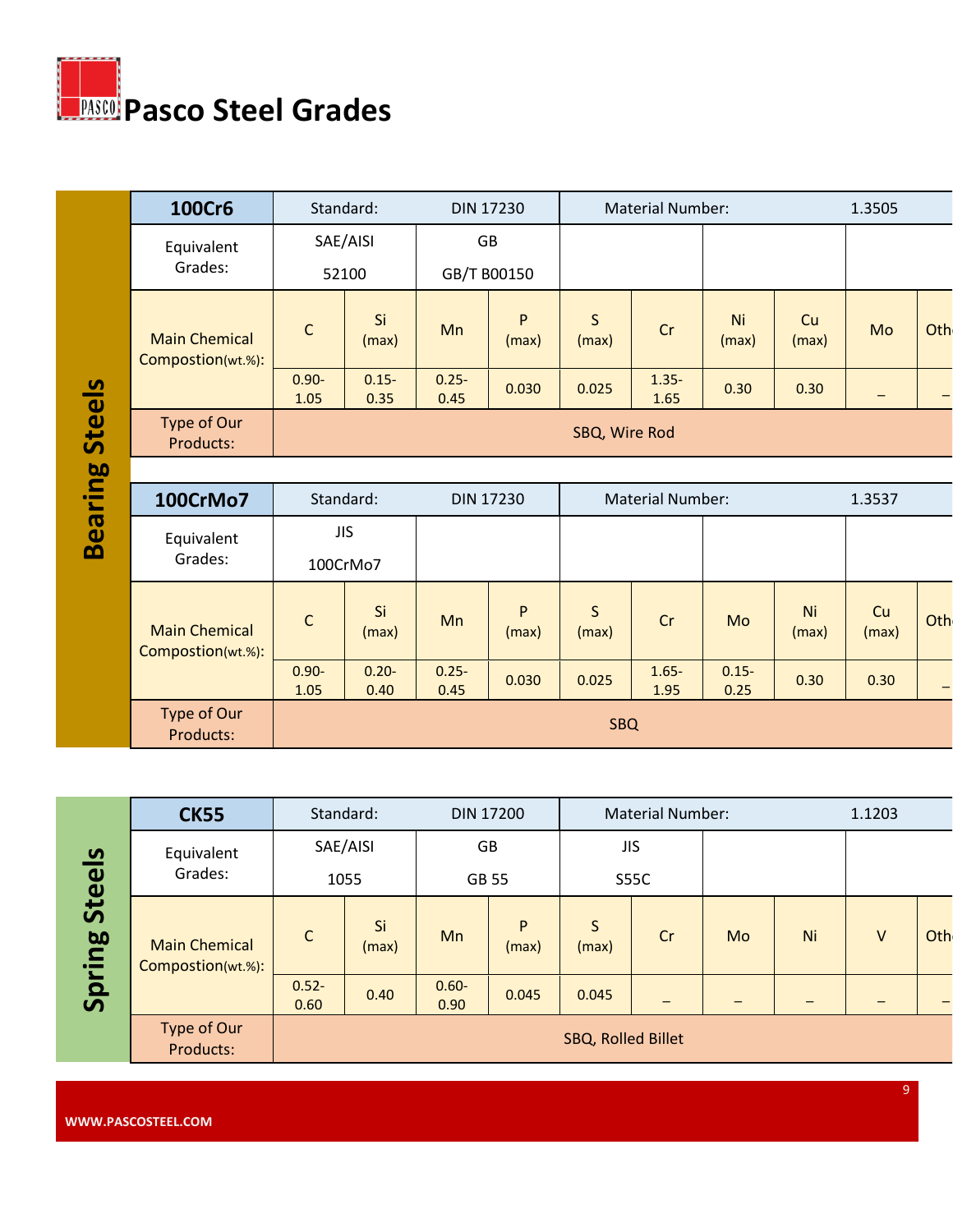

| <b>CK60</b>                               |                  | Standard:<br><b>DIN 17200</b> |                  |            |                    | <b>Material Number:</b> |    |    | 1.1221 |     |
|-------------------------------------------|------------------|-------------------------------|------------------|------------|--------------------|-------------------------|----|----|--------|-----|
| Equivalent                                |                  | SAE/AISI                      |                  | GB         |                    | <b>JIS</b>              |    |    |        |     |
| Grades:                                   |                  | 1060, 1064                    |                  | GB/T 60    |                    | <b>S58C</b>             |    |    |        |     |
| <b>Main Chemical</b><br>Compostion(wt.%): | $\mathsf{C}$     | Si<br>(max)                   | Mn               | P<br>(max) | S<br>(max)         | Cr                      | Mo | Ni | $\vee$ | Oth |
|                                           | $0.57 -$<br>0.65 | 0.40                          | $0.60 -$<br>0.90 | 0.035      | 0.03               |                         |    |    |        |     |
| Type of Our<br>Products:                  |                  |                               |                  |            | SBQ, Rolled Billet |                         |    |    |        |     |

| <b>CK75</b>                               |                  | Standard:<br><b>DIN 17222</b><br>SAE/AISI |                  |            |                     | <b>Material Number:</b> |    |    | 1.1248 |     |
|-------------------------------------------|------------------|-------------------------------------------|------------------|------------|---------------------|-------------------------|----|----|--------|-----|
| Equivalent<br>Grades:                     |                  | 1070, 1075                                | GB<br>GB/T 75    |            | <b>JIS</b><br>S75CM |                         |    |    |        |     |
| <b>Main Chemical</b><br>Compostion(wt.%): | $\mathsf{C}$     | Si<br>(max)                               | Mn               | P<br>(max) | S<br>(max)          | Cr                      | Mo | Ni | $\vee$ | Oth |
|                                           | $0.70 -$<br>0.80 | $0.15 -$<br>0.35                          | $0.60 -$<br>0.80 | 0.035      | 0.035               |                         |    |    |        |     |
| Type of Our<br>Products:                  |                  |                                           |                  |            | SBQ, Rolled Billet  |                         |    |    |        |     |

| 55Cr3                                     | Standard:        |                        |                  | <b>DIN EN 10089</b> |                       | <b>Material Number:</b> |    |    | 1.7176 |     |
|-------------------------------------------|------------------|------------------------|------------------|---------------------|-----------------------|-------------------------|----|----|--------|-----|
| Equivalent<br>Grades:                     |                  | SAE/AISI<br>5155, 5160 |                  | GB<br>GB/T 60CrMnA  |                       | <b>JIS</b><br>JIS SUP9  |    |    |        |     |
| <b>Main Chemical</b><br>Compostion(wt.%): | $\mathsf{C}$     | Si<br>(max)            | Mn               | P<br>(max)          | $\mathsf{S}$<br>(max) | Cr                      | Mo | Ni | $\vee$ | Oth |
|                                           | $0.52 -$<br>0.59 | 0.40                   | $0.70 -$<br>1.00 | 0.025               | 0.025                 | $0.70 -$<br>1.00        |    |    |        |     |
| Type of Our<br>Products:                  |                  |                        |                  |                     | <b>SBQ</b>            |                         |    |    |        |     |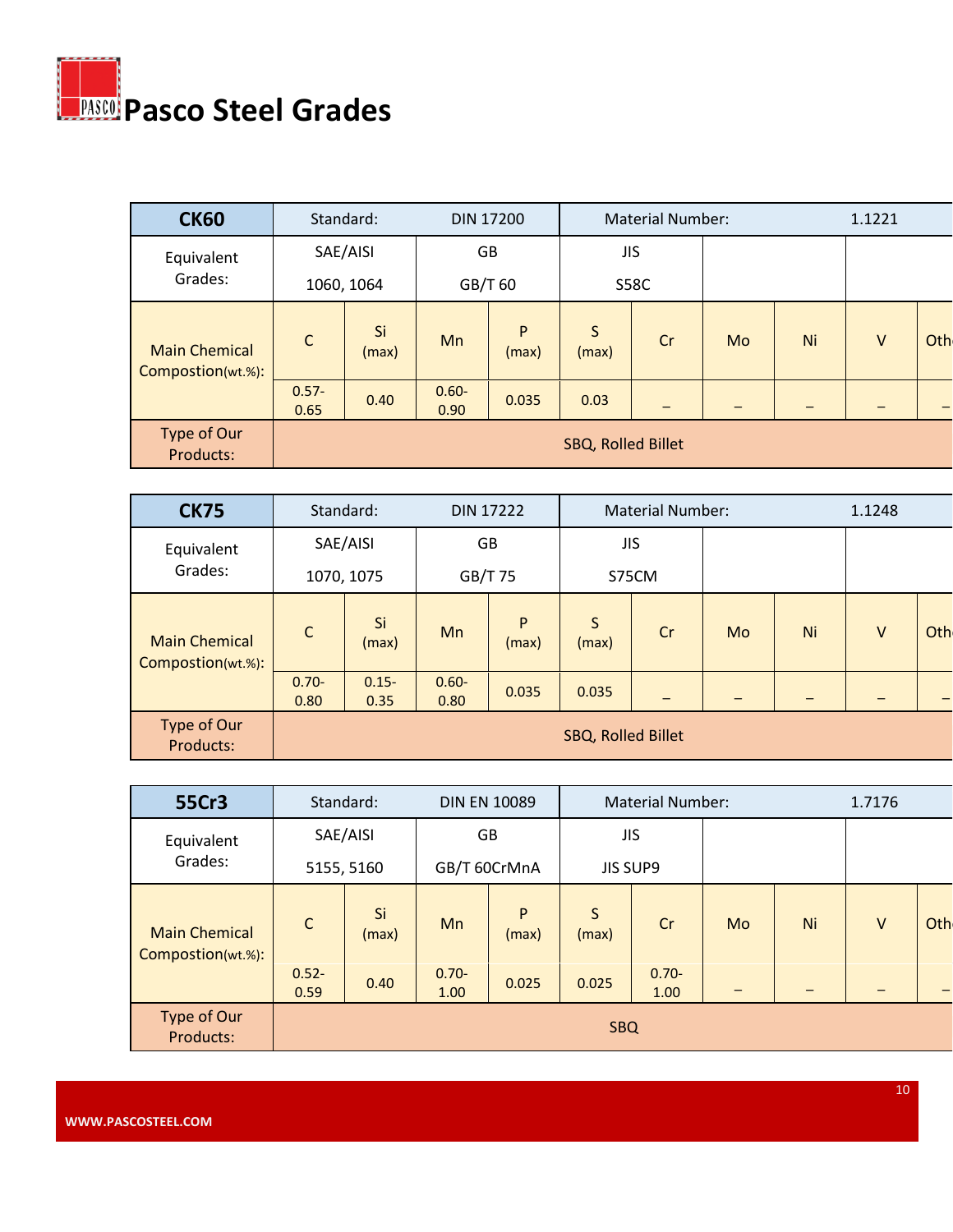

| <b>51CrV4</b>                             | Standard:        |                  |                  | <b>DIN EN 10089</b> |            | <b>Material Number:</b>    |    | 1.8159 |                  |     |  |  |
|-------------------------------------------|------------------|------------------|------------------|---------------------|------------|----------------------------|----|--------|------------------|-----|--|--|
| Equivalent<br>Grades:                     |                  | SAE/AISI<br>6150 |                  | GB<br>55CrVA        |            | <b>JIS</b><br><b>SUP10</b> |    |        |                  |     |  |  |
| <b>Main Chemical</b><br>Compostion(wt.%): | $\mathsf{C}$     | Si<br>(max)      | Mn               | P<br>(max)          | S<br>(max) | Cr                         | Mo | Ni     | $\vee$           | Oth |  |  |
|                                           | $0.47 -$<br>0.55 | 0.40             | $0.70 -$<br>1.10 | 0.025               | 0.025      | $0.90 -$<br>1.20           |    |        | $0.10 -$<br>0.25 | $-$ |  |  |
| Type of Our<br>Products:                  |                  |                  |                  |                     | <b>SBQ</b> |                            |    |        |                  |     |  |  |

| 52CrMoV4                                  |                  | Standard:<br><b>DIN EN 10089</b> |                  |            | <b>Material Number:</b> |                  | 1.7701           |    |                  |                          |
|-------------------------------------------|------------------|----------------------------------|------------------|------------|-------------------------|------------------|------------------|----|------------------|--------------------------|
| Equivalent<br>Grades:                     | SAE/AISI         | <b>AFNOR</b><br>4150<br>51CDV4   |                  |            |                         |                  |                  |    |                  |                          |
|                                           |                  |                                  |                  |            |                         |                  |                  |    |                  |                          |
| <b>Main Chemical</b><br>Compostion(wt.%): | $\mathsf{C}$     | Si<br>(max)                      | Mn               | P<br>(max) | S<br>(max)              | Cr               | Mo               | Ni | $\vee$           | Oth                      |
|                                           | $0.48 -$<br>0.56 | 0.40                             | $0.70 -$<br>1.10 | 0.025      | 0.025                   | $0.90 -$<br>1.20 | $0.15 -$<br>0.30 |    | $0.10 -$<br>0.20 | $\overline{\phantom{0}}$ |
| Type of Our<br>Products:                  |                  |                                  |                  |            | <b>SBQ</b>              |                  |                  |    |                  |                          |

| 54SiCr6                                   | Standard:        |                  | <b>DIN EN 10089</b> |            |                 | <b>Material Number:</b> |    |    | 1.7102 |     |
|-------------------------------------------|------------------|------------------|---------------------|------------|-----------------|-------------------------|----|----|--------|-----|
| Equivalent<br>Grades:                     | cen              | EN 1.8152        |                     |            |                 |                         |    |    |        |     |
| <b>Main Chemical</b><br>Compostion(wt.%): | $\mathsf{C}$     | Si               | Mn                  | P<br>(max) | S<br>(max)      | Cr                      | Mo | Ni | $\vee$ | Oth |
|                                           | $0.51 -$<br>0.59 | $1.20 -$<br>1.60 | $0.50 -$<br>0.80    | 0.025      | 0.025           | $0.50 -$<br>0.80        | -  |    |        |     |
| Type of Our<br>Products:                  |                  |                  |                     |            | <b>Wire Rod</b> |                         |    |    |        |     |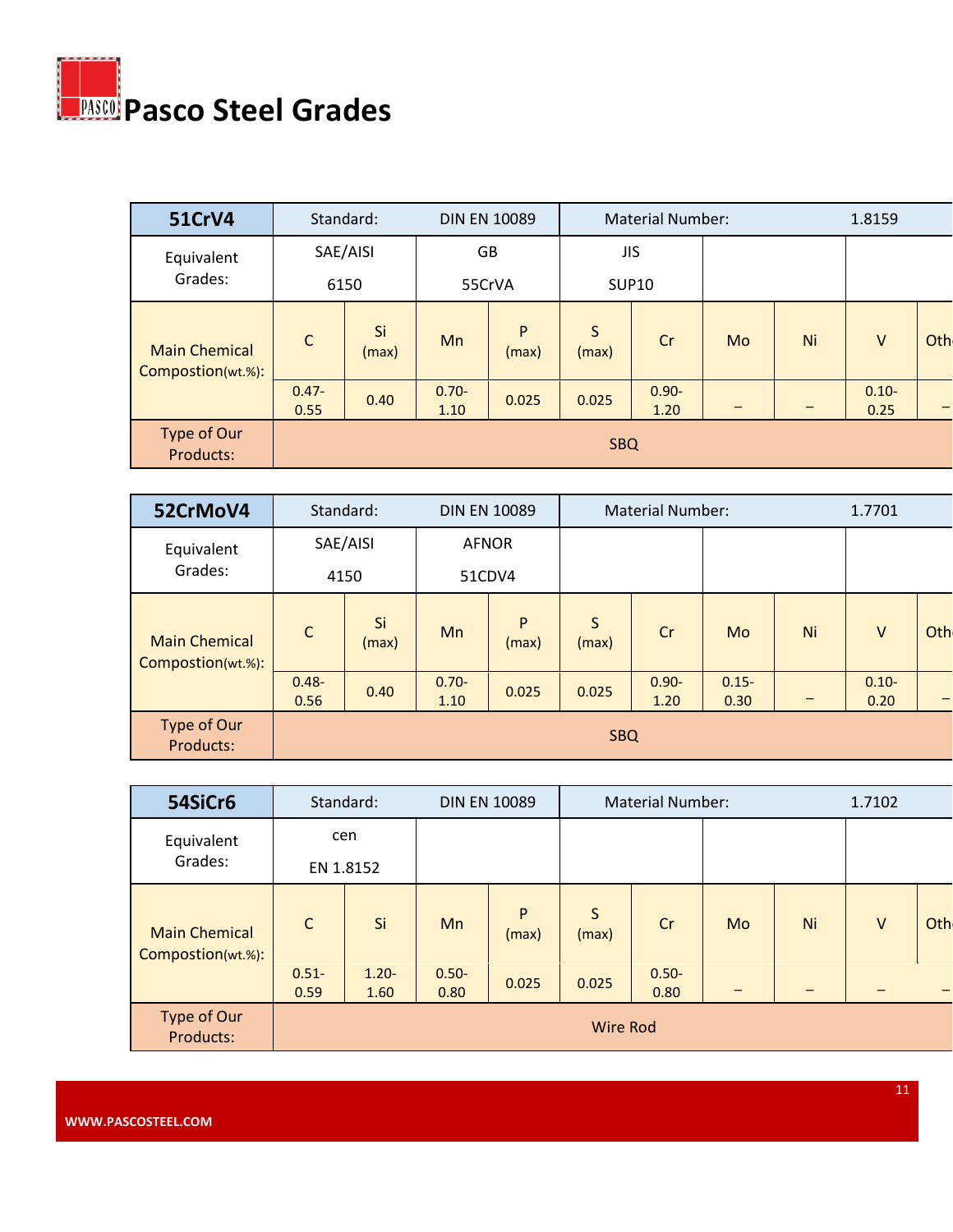

| 60SiCr7                                   |                  | Standard:        |                  | <b>DIN 17221</b> |            | <b>Material Number:</b> |    |        | 1.7108 |
|-------------------------------------------|------------------|------------------|------------------|------------------|------------|-------------------------|----|--------|--------|
| Equivalent                                |                  | <b>DIN EN</b>    |                  | SAE/AISI         |            | cen                     |    |        |        |
| Grades:                                   |                  | 61SiCr7          |                  | 9260             |            | EN 61SiCr7              |    |        |        |
| <b>Main Chemical</b><br>Compostion(wt.%): | $\mathsf{C}$     | Si               | Mn               | P<br>(max)       | S<br>(max) | Cr                      | Mo | $\vee$ |        |
|                                           | $0.55 -$<br>0.65 | $1.50 -$<br>1.80 | $0.70 -$<br>1.00 | 0.025            | 0.025      | $0.20 -$<br>0.40        |    |        |        |
| Type of Our<br>Products:                  |                  |                  |                  |                  | <b>SBQ</b> |                         |    |        |        |

| 38Si7                                     |                        | Standard:<br><b>DIN EN 10089</b> |                  |            |            | <b>Material Number:</b> |    | 1.5023 |   |     |
|-------------------------------------------|------------------------|----------------------------------|------------------|------------|------------|-------------------------|----|--------|---|-----|
| Equivalent<br>Grades:                     | cen<br><b>EN 38Si7</b> |                                  |                  |            |            |                         |    |        |   |     |
| <b>Main Chemical</b><br>Compostion(wt.%): | $\mathsf{C}$           | Si                               | Mn               | P<br>(max) | S<br>(max) | Cr                      | Mo | Ni     | V | Oth |
|                                           | $0.35 -$<br>0.42       | $1.50 -$<br>1.80                 | $0.50 -$<br>0.80 | 0.025      | 0.025      |                         |    |        |   |     |
| Type of Our<br>Products:                  |                        |                                  |                  |            | <b>SBQ</b> |                         |    |        |   |     |

|           | 18CrNi8                                   |                  | Standard:         |                  | <b>DIN 17210</b> |                    | <b>Material Number:</b> |                    |                  | 1.5920 |     |
|-----------|-------------------------------------------|------------------|-------------------|------------------|------------------|--------------------|-------------------------|--------------------|------------------|--------|-----|
|           | Equivalent<br>Grades:                     |                  | cen<br>EN 18CrNi8 |                  |                  |                    |                         |                    |                  |        |     |
| Hardening | <b>Main Chemical</b><br>Compostion(wt.%): | $\mathsf{C}$     | Si                | <b>Mn</b>        | P<br>(max)       | S<br>(max)         | Cr                      | <b>Mo</b><br>(max) | Ni               | V      | Oth |
| Case      |                                           | $0.15 -$<br>0.22 | $0.17 -$<br>0.37  | $0.40 -$<br>0.70 | 0.035            | 0.035              | $1.80 -$<br>2.10        | 0.10               | $1.80 -$<br>2.10 |        |     |
|           | Type of Our<br>Products:                  |                  |                   |                  |                  | Rolled Billet, SBQ |                         |                    |                  |        |     |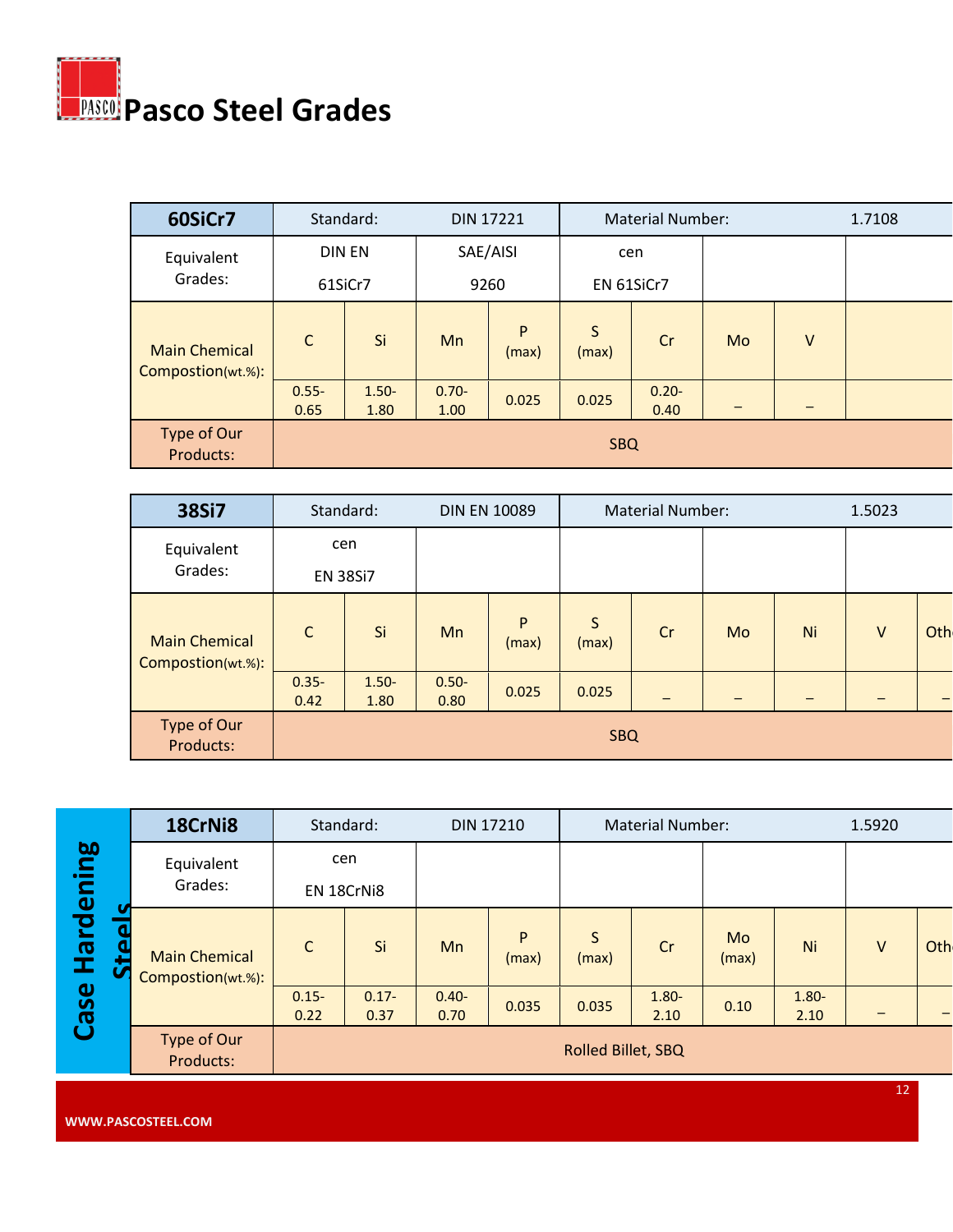

| 34CrNiMo6                                 |                  | Standard:<br><b>DIN EN 10083</b> |                  |            |                       | <b>Material Number:</b> |                  | 1.6582           |        |     |  |
|-------------------------------------------|------------------|----------------------------------|------------------|------------|-----------------------|-------------------------|------------------|------------------|--------|-----|--|
| Equivalent                                |                  | SAE/AISI<br>Bsi                  |                  |            | <b>JIS</b>            |                         |                  |                  |        |     |  |
| Grades:                                   | 4340             | BS 817M40                        |                  |            | SNCM447               |                         |                  |                  |        |     |  |
| <b>Main Chemical</b><br>Compostion(wt.%): | $\mathsf{C}$     | Si<br>(max)                      | Mn               | P<br>(max) | $\mathsf{S}$<br>(max) | Cr                      | Mo               | Ni               | $\vee$ | Oth |  |
|                                           | $0.30 -$<br>0.38 | 0.40                             | $0.50 -$<br>0.80 | 0.035      | 0.035                 | $1.30 -$<br>1.70        | $0.15 -$<br>0.30 | $1.30 -$<br>1.70 |        |     |  |
| Type of Our<br>Products:                  |                  |                                  |                  |            | Rolled Billet, SBQ    |                         |                  |                  |        |     |  |

| 18CrNiMo7-6                               | Standard:<br><b>DIN EN 10084</b><br>SAE/AISI<br>Bsi |             |                  |             |                    | <b>Material Number:</b>   |                  |                         | 1.6587 |     |
|-------------------------------------------|-----------------------------------------------------|-------------|------------------|-------------|--------------------|---------------------------|------------------|-------------------------|--------|-----|
| Equivalent<br>Grades:                     | 4820                                                |             |                  | 18CrNiMo7-6 |                    | <b>JIS</b><br>18CrNiMo7-6 |                  | <b>DIN</b><br>17CrNiMo6 |        |     |
|                                           |                                                     |             |                  |             |                    |                           |                  |                         |        |     |
| <b>Main Chemical</b><br>Compostion(wt.%): | $\mathsf{C}$                                        | Si<br>(max) | Mn               | P<br>(max)  | S<br>(max)         | Cr                        | Mo               | Ni                      | $\vee$ | Oth |
|                                           | $0.15 -$<br>0.21                                    | 0.40        | $0.50 -$<br>0.90 | 0.035       | 0.035              | $1.50 -$<br>1.80          | $0.25 -$<br>0.35 | $1.40 -$<br>1.70        |        |     |
| Type of Our<br>Products:                  |                                                     |             |                  |             | Rolled Billet, SBQ |                           |                  |                         |        |     |

| 27MnCrB5-2                                |                  | Standard:   |                  | <b>DIN EN 10083</b> |                    | <b>Material Number:</b> |    | 1.7182 |                   |  |
|-------------------------------------------|------------------|-------------|------------------|---------------------|--------------------|-------------------------|----|--------|-------------------|--|
| Equivalent<br>Grades:                     |                  |             |                  |                     |                    |                         |    |        |                   |  |
| <b>Main Chemical</b><br>Compostion(wt.%): | $\mathsf{C}$     | Si<br>(max) | Mn               | P<br>(max)          | S<br>(max)         | Cr                      | Mo | Ni     | $\sf B$           |  |
|                                           | $0.24 -$<br>0.30 | 0.40        | $1.10 -$<br>1.40 | 0.035               | 0.040              | $0.30 -$<br>0.60        |    |        | $0.0008 - 0.0050$ |  |
| Type of Our<br>Products:                  |                  |             |                  |                     | Rolled Billet, SBQ |                         |    |        |                   |  |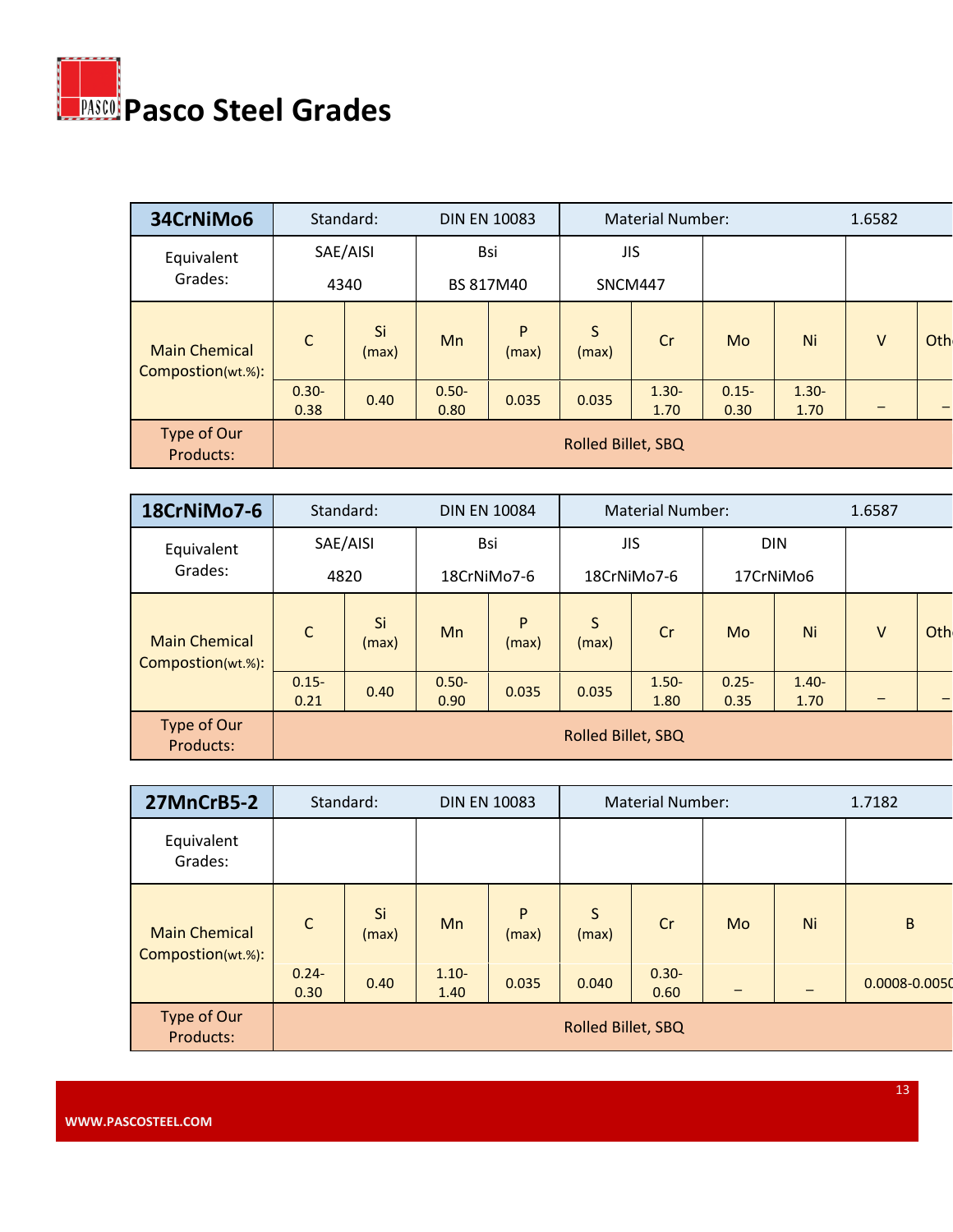

| 16MnCr5                                   | Standard:                |             | <b>DIN EN 10084</b> |            | <b>Material Number:</b> |                  |    | 1.7131 |        |     |  |
|-------------------------------------------|--------------------------|-------------|---------------------|------------|-------------------------|------------------|----|--------|--------|-----|--|
| Equivalent                                |                          | SAE/AISI    |                     | Bsi        |                         | <b>JIS</b>       |    |        |        |     |  |
| Grades:                                   | 5115                     |             | <b>BS 527M20</b>    |            | <b>SCR415</b>           |                  |    |        |        |     |  |
| <b>Main Chemical</b><br>Compostion(wt.%): | $\mathsf{C}$             | Si<br>(max) | Mn                  | P<br>(max) | S<br>(max)              | Cr               | Mo | Ni     | $\vee$ | Oth |  |
|                                           | $0.14 -$<br>0.40<br>0.19 |             | $1.00 -$<br>1.30    | 0.035      | 0.035                   | $0.80 -$<br>1.10 |    |        |        |     |  |
| Type of Our<br>Products:                  |                          |             |                     |            | <b>Rolled Billet</b>    |                  |    |        |        |     |  |

|                            | 33B2                                      | Standard:                        |                | <b>DIN EN 10263</b> |            |                       | <b>Material Number:</b> |                          |                   | 1.5514       |
|----------------------------|-------------------------------------------|----------------------------------|----------------|---------------------|------------|-----------------------|-------------------------|--------------------------|-------------------|--------------|
|                            | Equivalent<br>Grades:                     | cen                              | <b>EN 33B2</b> |                     |            |                       |                         |                          |                   |              |
|                            | <b>Main Chemical</b><br>Compostion(wt.%): | $\mathsf{C}$                     | Si<br>(max)    | Mn                  | P<br>(max) | $\mathsf{S}$<br>(max) | Cr<br>(max)             | Cu<br>(max)              | Mo                | $\sf B$      |
|                            |                                           | $0.30 -$<br>0.35                 | 0.30           | $0.60 -$<br>0.90    | 0.025      | 0.025                 | 0.30                    | 0.25                     | $\qquad \qquad -$ | 0.0008-0.005 |
|                            | Type of Our<br>Products:                  |                                  |                |                     |            | <b>SBQ</b>            |                         |                          |                   |              |
|                            |                                           |                                  |                |                     |            |                       |                         |                          |                   |              |
|                            | <b>30MnB4</b>                             | Standard:<br><b>DIN EN 10263</b> |                |                     |            |                       | <b>Material Number:</b> |                          |                   | 1.5526       |
| <b>Cold Heading Steels</b> | Equivalent<br>Grades:                     | SAE/AISI                         |                |                     | <b>GB</b>  |                       | <b>JIS</b>              |                          |                   |              |
|                            | <b>Main Chemical</b><br>Compostion(wt.%): | $\mathsf C$                      | Si<br>(max)    | Mn                  | P<br>(max) | $\mathsf{S}$<br>(max) | Cr                      | Mo                       | Cu<br>(max)       | B            |
|                            |                                           | $0.27 -$<br>0.32                 | 0.30           | $0.80 -$<br>1.10    | 0.025      | 0.025                 | 0.30                    | $\overline{\phantom{0}}$ | 0.25              | 0.0008-0.005 |
|                            | Type of Our<br>Products:                  |                                  |                |                     |            | <b>SBQ</b>            |                         |                          |                   |              |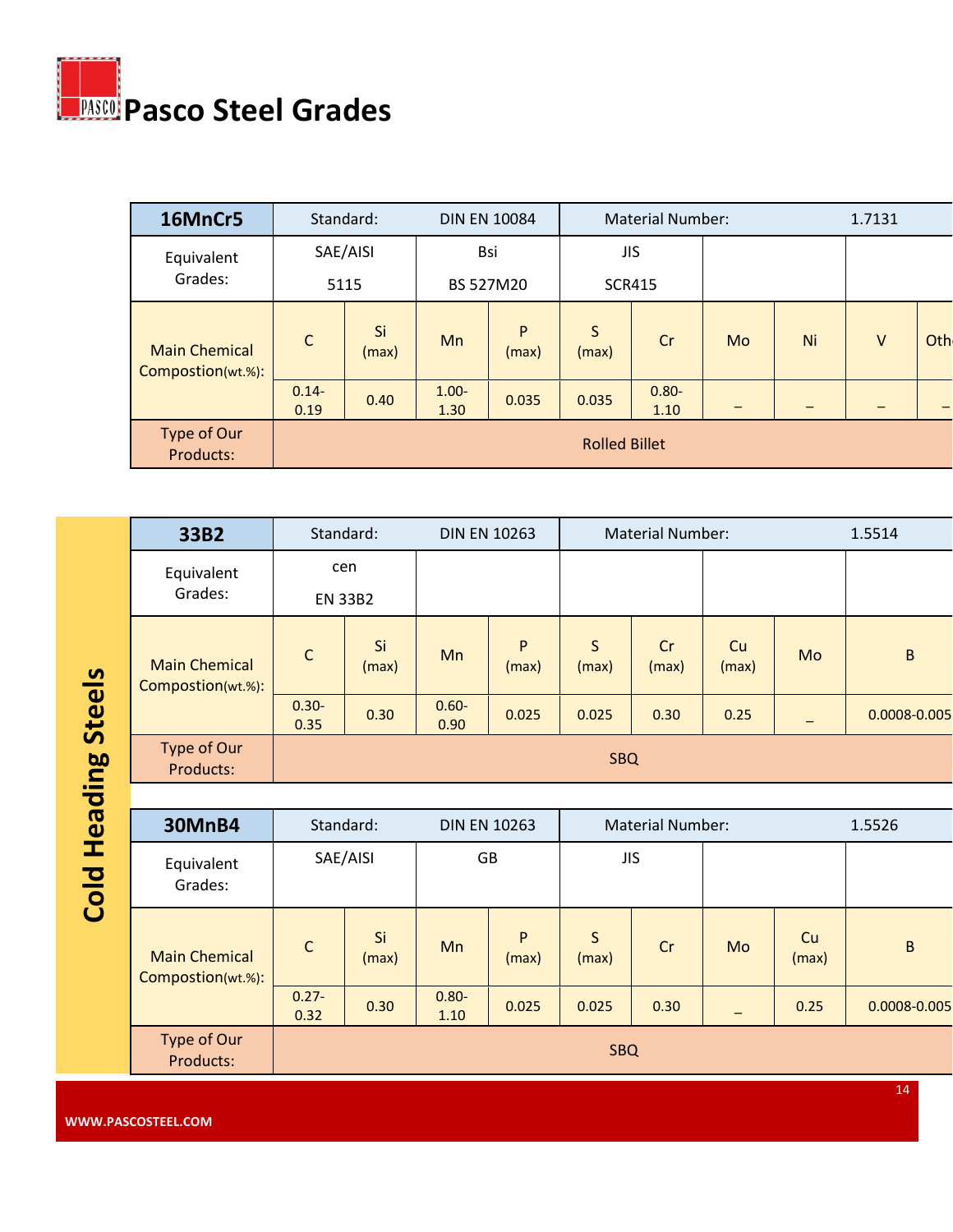

| 31CrMoB2-1                                |                  | Standard:            |                  | <b>DIN EN 10263</b> |            | <b>Material Number:</b> |                  |             | 1.7272       |
|-------------------------------------------|------------------|----------------------|------------------|---------------------|------------|-------------------------|------------------|-------------|--------------|
| Equivalent<br>Grades:                     |                  | cen<br>EN 31CrMoB2-1 |                  |                     |            |                         |                  |             |              |
| <b>Main Chemical</b><br>Compostion(wt.%): | $\mathsf{C}$     | Si<br>(max)          | <b>Mn</b>        | P<br>(max)          | S<br>(max) | Cr                      | Mo               | Cu<br>(max) | B            |
|                                           | $0.28 -$<br>0.33 | 0.30                 | $0.90 -$<br>1.20 | 0.025               | 0.025      | $0.40 -$<br>0.55        | $0.10 -$<br>0.15 | 0.25        | 0.0008-0.005 |
| Type of Our<br>Products:                  |                  |                      |                  |                     | <b>SBQ</b> |                         |                  |             |              |

| <b>C10C</b>                               |                  | Standard:   | <b>DIN EN 10263</b> |            |            | <b>Material Number:</b> |    | 1.0214      |                 |
|-------------------------------------------|------------------|-------------|---------------------|------------|------------|-------------------------|----|-------------|-----------------|
| Equivalent                                |                  | SAE/AISI    |                     | <b>DIN</b> | <b>JIS</b> |                         | GB |             |                 |
| Grades:                                   |                  | 1012        |                     | QSt 36-3   |            | SWCH10                  |    | GB/T ML10Al |                 |
| <b>Main Chemical</b><br>Compostion(wt.%): | $\mathsf{C}$     | Si<br>(max) | Mn                  | P<br>(max) | S<br>(max) | Cr                      | Mo | Ni          | AI              |
|                                           | $0.08 -$<br>0.12 | 0.10        | $0.30 -$<br>0.50    | 0.025      | 0.025      |                         |    |             | $0.020 - 0.060$ |
| Type of Our<br>Products:                  |                  |             | <b>SBQ</b>          |            |            |                         |    |             |                 |

| <b>C15C</b>                               |                  | Standard:              | <b>DIN EN 10263</b> |                        |            | <b>Material Number:</b> | 1.0234 |    |             |
|-------------------------------------------|------------------|------------------------|---------------------|------------------------|------------|-------------------------|--------|----|-------------|
| Equivalent<br>Grades:                     |                  | <b>JIS</b><br>SWRCH15A |                     | <b>DIN</b><br>QSt 38-3 |            |                         |        |    |             |
| <b>Main Chemical</b><br>Compostion(wt.%): | $\mathsf{C}$     | Si<br>(max)            | Mn                  | P<br>(max)             | S<br>(max) | Cr                      | Mo     | Ni | AI          |
|                                           | $0.13 -$<br>0.17 | 0.10                   | $0.35 -$<br>0.60    | 0.025                  | 0.025      |                         |        |    | 0.020-0.060 |
| Type of Our<br>Products:                  |                  |                        |                     |                        | <b>SBQ</b> |                         |        |    |             |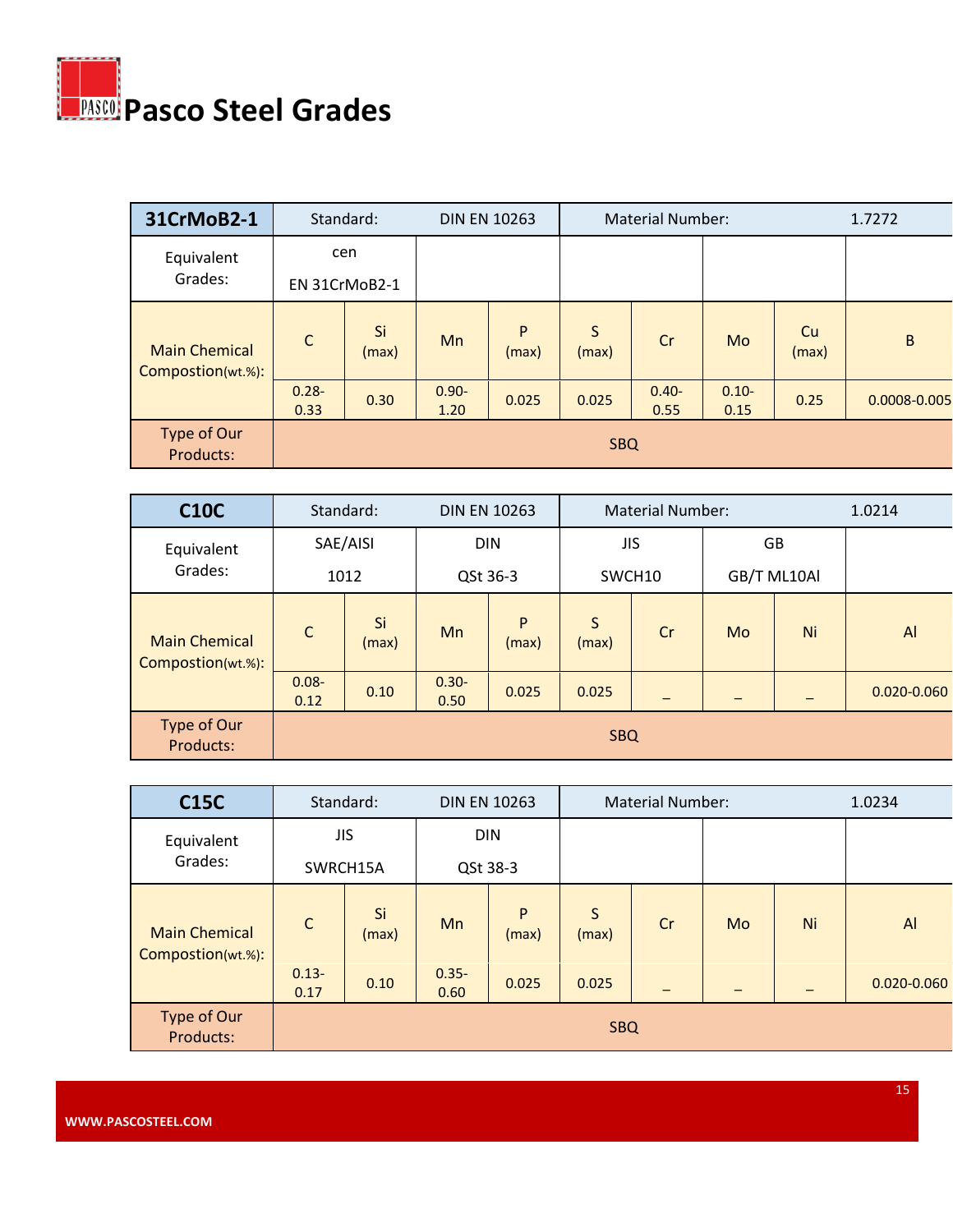

| <b>C20C</b>                               |                  | Standard:        |                  | <b>DIN EN 10263</b> |            | <b>Material Number:</b> |    | 1.0411 |             |  |
|-------------------------------------------|------------------|------------------|------------------|---------------------|------------|-------------------------|----|--------|-------------|--|
| Equivalent<br>Grades:                     |                  | cen<br>EN 1.0411 |                  |                     |            |                         |    |        |             |  |
| <b>Main Chemical</b><br>Compostion(wt.%): | $\mathsf{C}$     | Si<br>(max)      | Mn               | P<br>(max)          | S<br>(max) | Cr                      | Mo | Ni     | AI          |  |
|                                           | $0.18 -$<br>0.22 | 0.10             | $0.70 -$<br>0.90 | 0.025               | 0.025      |                         |    |        | 0.020-0.060 |  |
| Type of Our<br>Products:                  |                  |                  |                  |                     | <b>SBQ</b> |                         |    |        |             |  |

| <b>SAE10B21</b>                           |                  | Standard:  |                  | <b>SAE J403</b> |                       | <b>Material Number:</b> |           |    | 1.0044       |
|-------------------------------------------|------------------|------------|------------------|-----------------|-----------------------|-------------------------|-----------|----|--------------|
| Equivalent                                |                  | <b>DIN</b> |                  | GB              | <b>AFNOR</b>          |                         |           |    |              |
| Grades:                                   |                  | St44-2     |                  | GB/T Q255A      |                       | <b>S275JR</b>           |           |    |              |
| <b>Main Chemical</b><br>Compostion(wt.%): | $\mathsf{C}$     | Si         | Mn               | P<br>(max)      | $\mathsf{S}$<br>(max) | Cr                      | <b>Mo</b> | Ni | B            |
|                                           | $0.18 -$<br>0.23 |            | $0.60 -$<br>0.90 | 0.030           | 0.050                 |                         |           |    | 0.0005-0.003 |
| Type of Our<br>Products:                  |                  |            |                  |                 | SBQ, Wire Rod         |                         |           |    |              |

| <b>SAE10B35</b>                           |                  | Standard:            |                  | <b>SAE J403</b> |                      | <b>Material Number:</b> |    |    | 1.0516           |
|-------------------------------------------|------------------|----------------------|------------------|-----------------|----------------------|-------------------------|----|----|------------------|
| Equivalent<br>Grades:                     |                  | <b>DIN</b><br>D 35-2 | GB<br>GB/T C38D  |                 | <b>AFNOR</b><br>C38D |                         |    |    |                  |
| <b>Main Chemical</b><br>Compostion(wt.%): | $\mathsf{C}$     | Si                   | Mn               | P<br>(max)      | S<br>(max)           | Cr                      | Mo | Ni | B                |
|                                           | $0.32 -$<br>0.38 |                      | $0.60 -$<br>0.90 | 0.030           | 0.050                |                         |    |    | $0.0005 - 0.003$ |
| Type of Our<br>Products:                  |                  |                      |                  |                 | SBQ, Wire Rod        |                         |    |    |                  |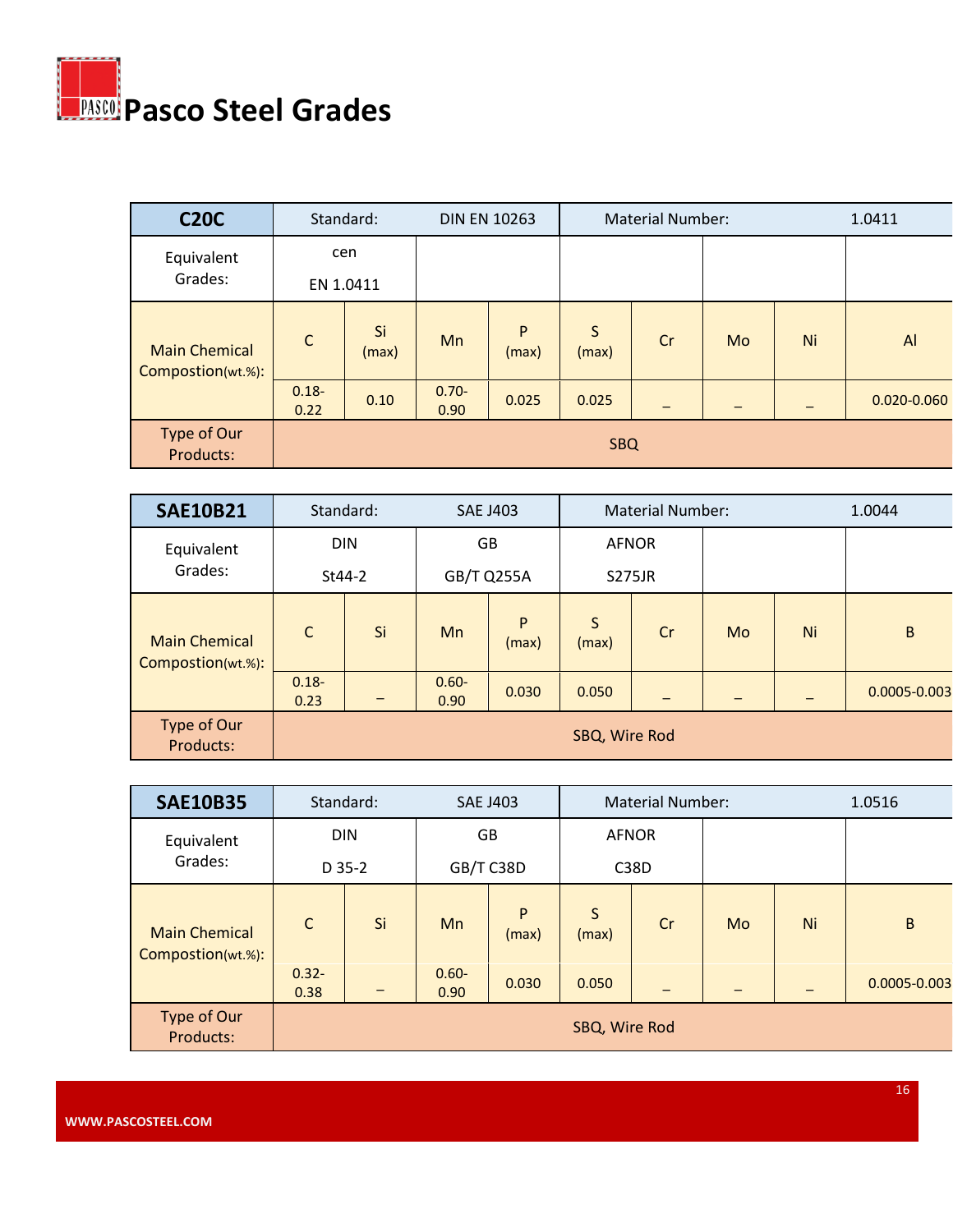

| <b>SAE10B38</b>                           |                  | Standard:           | <b>SAE J403</b>  |            |                       | <b>Material Number:</b> |    |    | 1.1150       |
|-------------------------------------------|------------------|---------------------|------------------|------------|-----------------------|-------------------------|----|----|--------------|
| Equivalent<br>Grades:                     |                  | <b>DIN</b><br>C38D2 | GB<br>GB/T C38D2 |            | <b>JIS</b><br>S35CM   |                         |    |    |              |
| <b>Main Chemical</b><br>Compostion(wt.%): | $\mathsf{C}$     | Si                  | Mn               | P<br>(max) | $\mathsf{S}$<br>(max) | Cr                      | Mo | Ni | B            |
|                                           | $0.35 -$<br>0.42 |                     | $0.60 -$<br>0.90 | 0.030      | 0.050                 |                         |    |    | 0.0005-0.003 |
| Type of Our<br>Products:                  |                  |                     |                  |            | SBQ, Wire Rod         |                         |    |    |              |

|                  | <b>RSt34</b>                              |                          | Standard:                | <b>Material Number:</b><br><b>DIN 17100</b> |                 |                       |                         |    |             | 1.0034      |     |  |
|------------------|-------------------------------------------|--------------------------|--------------------------|---------------------------------------------|-----------------|-----------------------|-------------------------|----|-------------|-------------|-----|--|
|                  | Equivalent<br>Grades:                     |                          | GB<br>Q215               |                                             |                 |                       |                         |    |             |             |     |  |
|                  | <b>Main Chemical</b><br>Compostion(wt.%): | $\mathsf C$              | Si                       | Mn                                          | P<br>(max)      | $\mathsf{S}$<br>(max) | Cr                      | Mo | Ni          | $\vee$      | Oth |  |
|                  |                                           | $0.11 -$<br>0.16         | $0.04 -$<br>0.07         | $0.50 -$<br>0.80                            | 0.05            | 0.05                  | $0.010 -$<br>0.014      |    |             |             |     |  |
|                  | Type of Our<br>Products:                  |                          | Billet & Bloom, Wire Rod |                                             |                 |                       |                         |    |             |             |     |  |
| Electrode Steels |                                           |                          |                          |                                             |                 |                       |                         |    |             |             |     |  |
|                  | SG <sub>2</sub>                           |                          | Standard:                |                                             | <b>DIN 8559</b> |                       | <b>Material Number:</b> |    |             |             |     |  |
|                  | <b>Main Chemical</b><br>Compostion(wt.%): | $\mathsf C$              | Si                       | Mn                                          | P<br>(max)      | $\mathsf{S}$<br>(max) | Cr<br>(max)             | Mo | Ni<br>(max) | Cu<br>(max) | Oth |  |
|                  |                                           | $0.06 -$<br>0.13         | $0.70 -$<br>1.00         | $1.30 -$<br>1.060                           | 0.025           | 0.025                 | 0.15                    |    | 0.15        | 0.30        | -   |  |
|                  | Type of Our<br>Products:                  | Billet & Bloom, Wire Rod |                          |                                             |                 |                       |                         |    |             |             |     |  |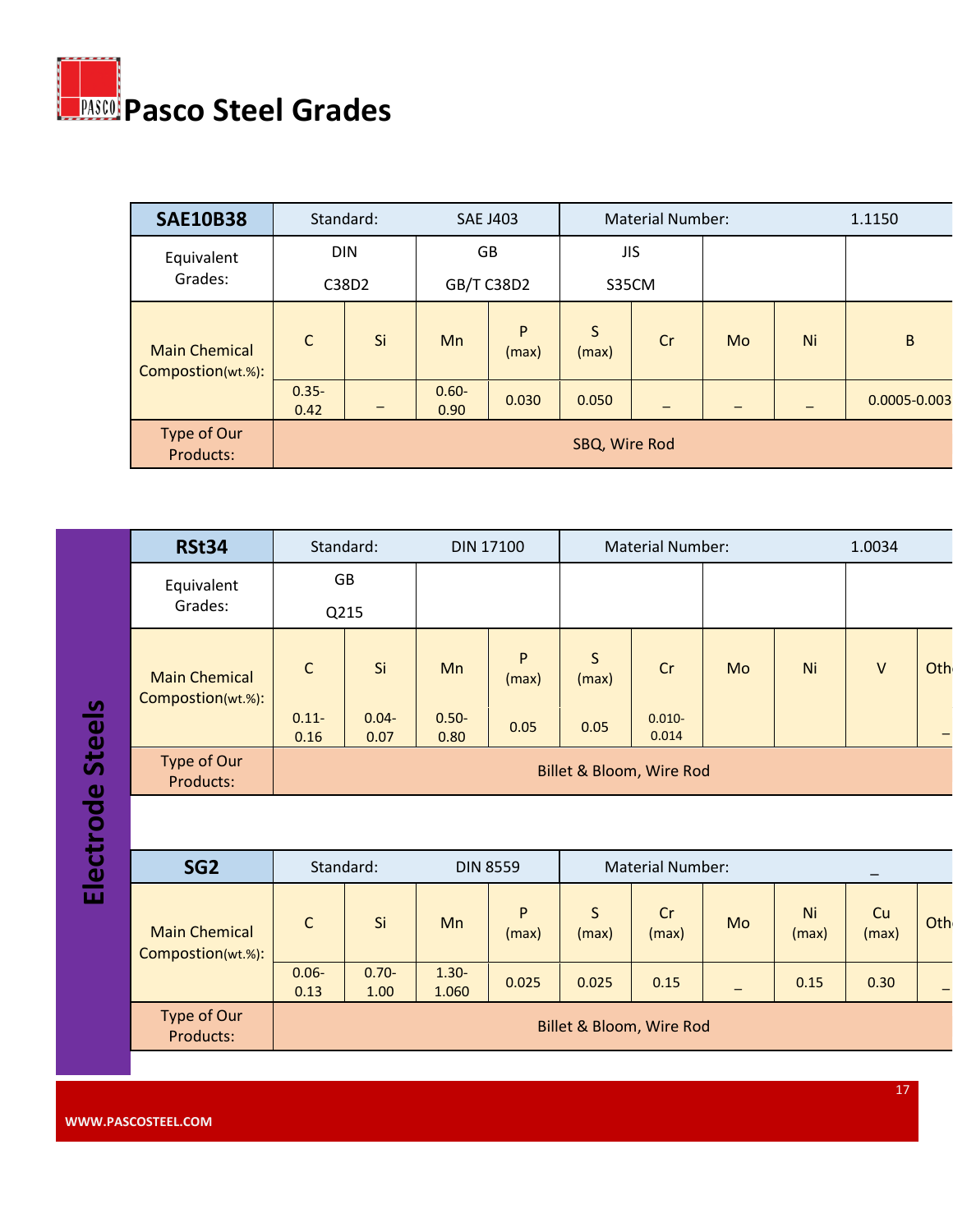

| SG <sub>3</sub>                           |                  | Standard:        |                  | <b>DIN 8559</b> |                 | <b>Material Number:</b> | $\overline{\phantom{m}}$ |             |             |     |
|-------------------------------------------|------------------|------------------|------------------|-----------------|-----------------|-------------------------|--------------------------|-------------|-------------|-----|
| <b>Main Chemical</b><br>Compostion(wt.%): | C                | Si               | Mn               | P<br>(max)      | S<br>(max)      | Cr<br>(max)             | Mo                       | Ni<br>(max) | Cu<br>(max) | Oth |
|                                           | $0.06 -$<br>0.13 | $0.80 -$<br>1.20 | $1.60 -$<br>1.90 | 0.025           | 0.025           | 0.15                    | $\equiv$                 | 0.15        | 0.30        |     |
| Type of Our<br>Products:                  |                  |                  |                  |                 | <b>Wire Rod</b> |                         |                          |             |             |     |

| SWRY11                                    | Standard:             |             | <b>JIS G 3503</b> |            |            | <b>Material Number:</b> |    | 1.0204 |                        |  |
|-------------------------------------------|-----------------------|-------------|-------------------|------------|------------|-------------------------|----|--------|------------------------|--|
| Equivalent<br>Grades:                     | SAE/AISI              |             | <b>DIN</b>        |            | <b>UNS</b> |                         |    |        |                        |  |
|                                           | 1008                  |             | C11G1C            |            | G10080     |                         |    |        |                        |  |
| <b>Main Chemical</b><br>Compostion(wt.%): | $\mathsf{C}$<br>(max) | Si<br>(max) | Mn                | P<br>(max) | S<br>(max) | Cr                      | Mo | Ni     | $V + Nb + Ti$<br>(max) |  |
|                                           | 0.09                  | 0.03        | $0.35 -$<br>0.65  | 0.020      | 0.023      |                         |    |        | 0.15                   |  |
| Type of Our<br>Products:                  | <b>Wire Rod</b>       |             |                   |            |            |                         |    |        |                        |  |

|                                   | <b>X52</b><br>Standard:                   |            |      | API 5L             | <b>Material Number:</b> |                           |    |    |    |                        |
|-----------------------------------|-------------------------------------------|------------|------|--------------------|-------------------------|---------------------------|----|----|----|------------------------|
|                                   | Equivalent                                | API 5L     |      | GB                 |                         | <b>JIS</b>                |    |    |    |                        |
| <b>Steels</b>                     | Grades:                                   |            | L360 |                    |                         |                           |    |    | Ni |                        |
| <b>SCD</b>                        | <b>Main Chemical</b><br>Compostion(wt.%): | C<br>(max) | Si   | <b>Mn</b><br>(max) | P<br>(max)              | $\mathsf{S}$<br>(max)     | Cr | Mo |    | $V + Nb + Ti$<br>(max) |
| and                               |                                           | 0.28       |      | 1.40               | 0.030                   | 0.030                     |    |    |    | 0.15                   |
| $\sim$<br>$\bullet$ and $\bullet$ | Type of Our<br>Products:                  |            |      |                    |                         | <b>Billet &amp; Bloom</b> |    |    |    |                        |
|                                   |                                           |            |      |                    |                         |                           |    |    |    |                        |